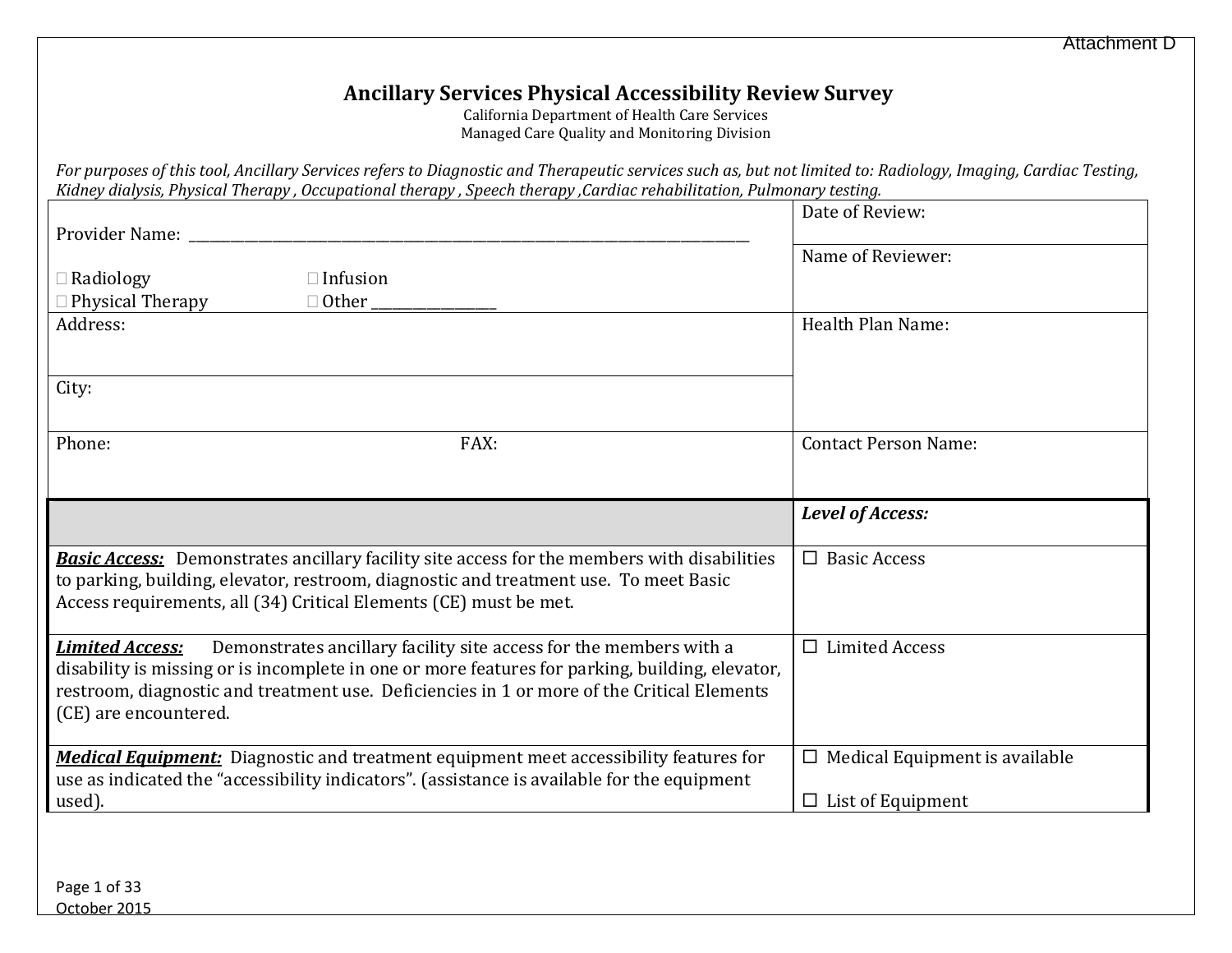Below are the symbols that will be used in the provider directories to indicate areas of accessibility at the ancillary site. These should also be used in online directories. In order for an ancillary site to receive a symbol, the appropriate criteria must be met.

 Access will automatically meet the critical elements for the first 5 symbols (P, EB, IB, R, PD). These symbols are in addition to identifying whether the provider office has Basic Access or Limited Access. A provider who has Basic

| <b>Accessibility Indicator</b>                                                                                                                                                                                                                                                                                                                                                                                                                                        | <b>Must Satisfy these Criteria</b> | <b>Yes</b> | N <sub>o</sub> | N/A | <b>Comments</b> |  |  |
|-----------------------------------------------------------------------------------------------------------------------------------------------------------------------------------------------------------------------------------------------------------------------------------------------------------------------------------------------------------------------------------------------------------------------------------------------------------------------|------------------------------------|------------|----------------|-----|-----------------|--|--|
| $P = PARKING$                                                                                                                                                                                                                                                                                                                                                                                                                                                         | Critical Elements (CE): 3,7,8,11   |            |                |     |                 |  |  |
| <b>EB = EXTERIOR BUILDING</b>                                                                                                                                                                                                                                                                                                                                                                                                                                         | (CE): 14,20,21,22,25               |            |                |     |                 |  |  |
| <b>IB = INTERIOR BUILDING</b>                                                                                                                                                                                                                                                                                                                                                                                                                                         | (CE): 28,31,42,43,44,45,46,47      |            |                |     |                 |  |  |
| <b>R=RESTROOM</b>                                                                                                                                                                                                                                                                                                                                                                                                                                                     | (CE): 53, 55, 56, 59, 62, 64       |            |                |     |                 |  |  |
| <b>PD = PATIENT DIAGNOSTIC AND</b><br><b>TREATMENT USE</b>                                                                                                                                                                                                                                                                                                                                                                                                            | (CE): 66, 67, 70, 76, 78           |            |                |     |                 |  |  |
| T = MEDICAL EQUIPMENT                                                                                                                                                                                                                                                                                                                                                                                                                                                 | (T): 72, 73, 74, 77, 80, 81        |            |                |     |                 |  |  |
| 2 <sup>nd</sup> Periodic PARS Review: I certify that there have been no changes since the last physical accessibility review:                                                                                                                                                                                                                                                                                                                                         |                                    |            |                |     |                 |  |  |
| Name: Name: Name: Name: Name: Name: Name: Name: Name: Name: Name: Name: Name: Name: Name: Name: Name: Name: Name: Name: Name: Name: Name: Name: Name: Name: Name: Name: Name: Name: Name: Name: Name: Name: Name: Name: Name:<br>Date: <u>with the set of the set of the set of the set of the set of the set of the set of the set of the set of the set of the set of the set of the set of the set of the set of the set of the set of the set of the set of t</u> |                                    |            |                |     |                 |  |  |
| 3rd Periodic PARS Review: I certify that there have been no changes since the last physical accessibility review:                                                                                                                                                                                                                                                                                                                                                     |                                    |            |                |     |                 |  |  |
|                                                                                                                                                                                                                                                                                                                                                                                                                                                                       |                                    |            |                |     |                 |  |  |

 Page 2 of 33 October 2015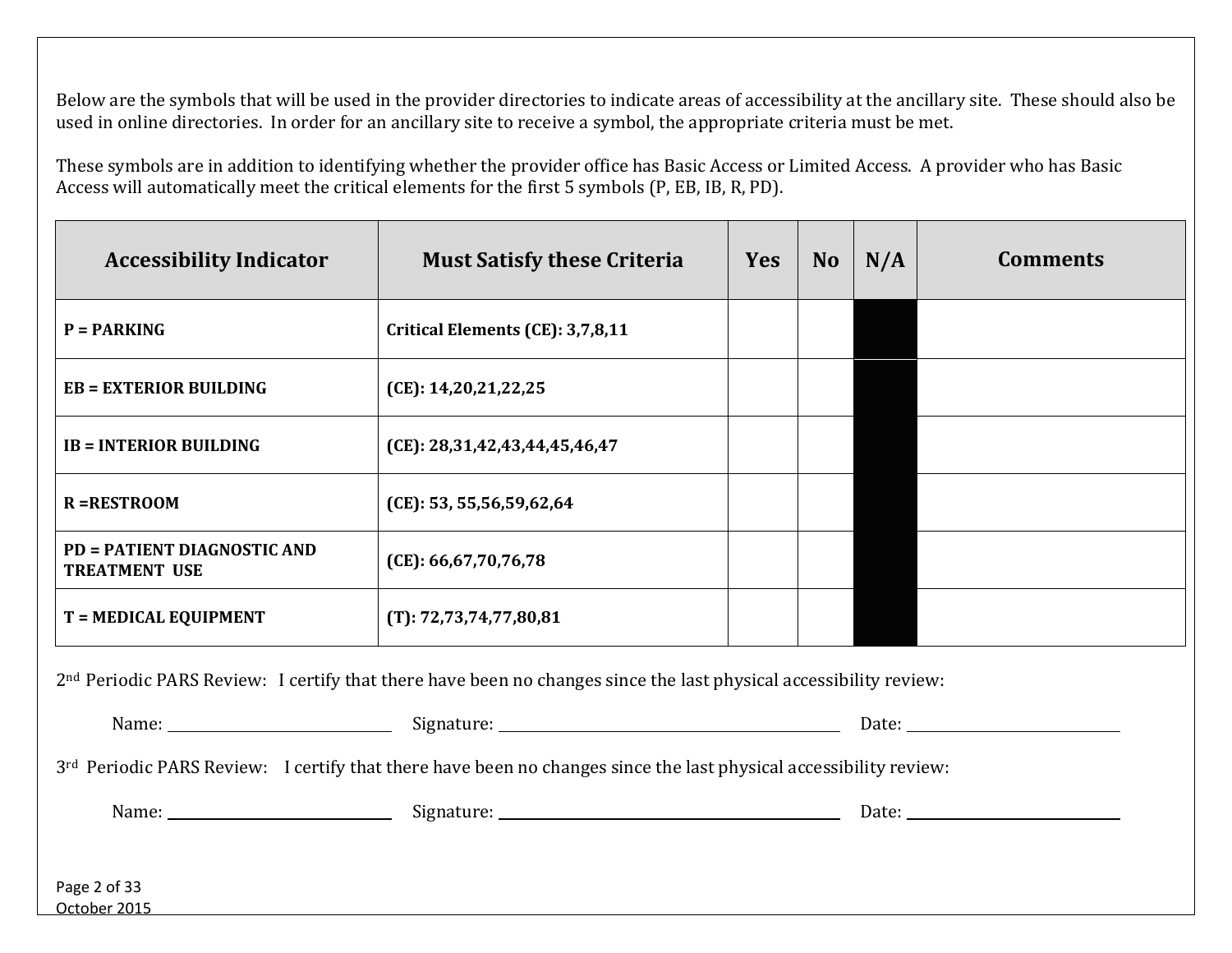## **PARKING**

| 1                    | Is off-street public parking available?                                                                                                                                                                                                                                                            | Self explanatory.                                                                                                                                                                                   |  |  |
|----------------------|----------------------------------------------------------------------------------------------------------------------------------------------------------------------------------------------------------------------------------------------------------------------------------------------------|-----------------------------------------------------------------------------------------------------------------------------------------------------------------------------------------------------|--|--|
| $\mathbf{2}$         | Are accessible parking spaces<br>provided in off-street parking?                                                                                                                                                                                                                                   | Self explanatory.                                                                                                                                                                                   |  |  |
| $\mathbf{3}$<br>(CE) | Are the correct number of<br>accessible parking spaces<br>provided?<br>1 to 25 total spaces - 1 required<br>26 to $50 - 2$ required<br>51 to 75 - 3 required<br>76 to 100 - 4 required<br>101 to 150 - 5 required<br>151 to 200 - 6 required<br>201 to 300 - 7 required<br>301 to 400 - 8 required | If there are 25 total parking spaces or less,<br>at least one accessible space is required. If<br>there are between 26 and 50 total spaces,<br>at least two accessible spaces are required,<br>etc. |  |  |
| 4                    | Is the accessible parking space(s)<br>closest to the main entrance?                                                                                                                                                                                                                                | The accessible parking space (s) should afford<br>the shortest route of travel from adjacent<br>parking to the accessible entrance.                                                                 |  |  |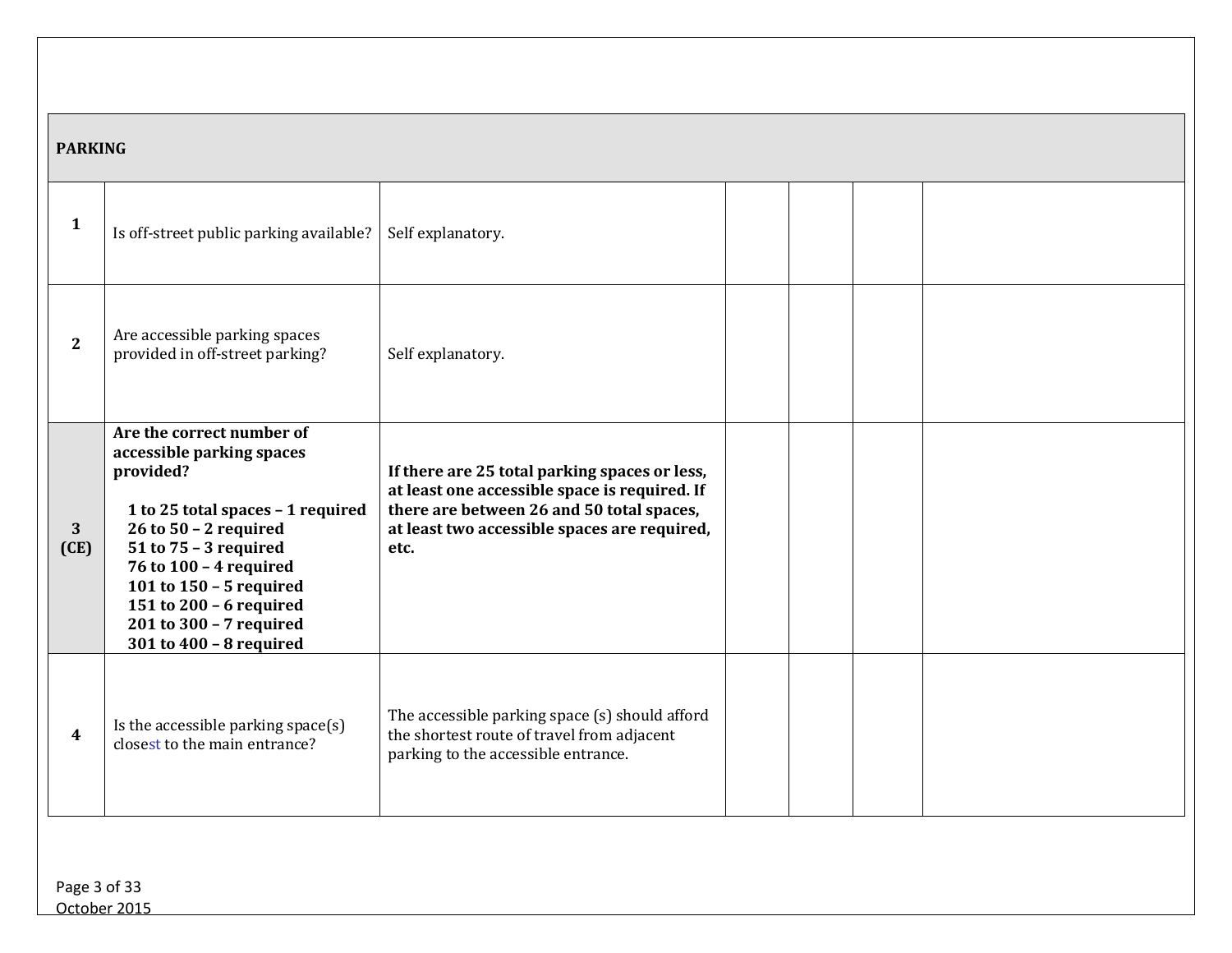| 5 | Is there an access aisle next to the<br>accessible space(s)?                                                               | The access aisle is the space next to the<br>accessible parking space where a person using<br>the accessible space can load and unload from<br>the vehicle.<br>96<br>96<br><b>INCHES</b><br><b>INCHES</b> |  |  |
|---|----------------------------------------------------------------------------------------------------------------------------|-----------------------------------------------------------------------------------------------------------------------------------------------------------------------------------------------------------|--|--|
| 6 | Is the parking space(s) and access<br>aisle(s) free of curb ramps that<br>extend into the space and other<br>obstructions? | If a curb ramp extends into the parking<br>space(s) or access aisle, a person using that<br>space and aisle would not have adequate level<br>space to unload and load from the vehicle.                   |  |  |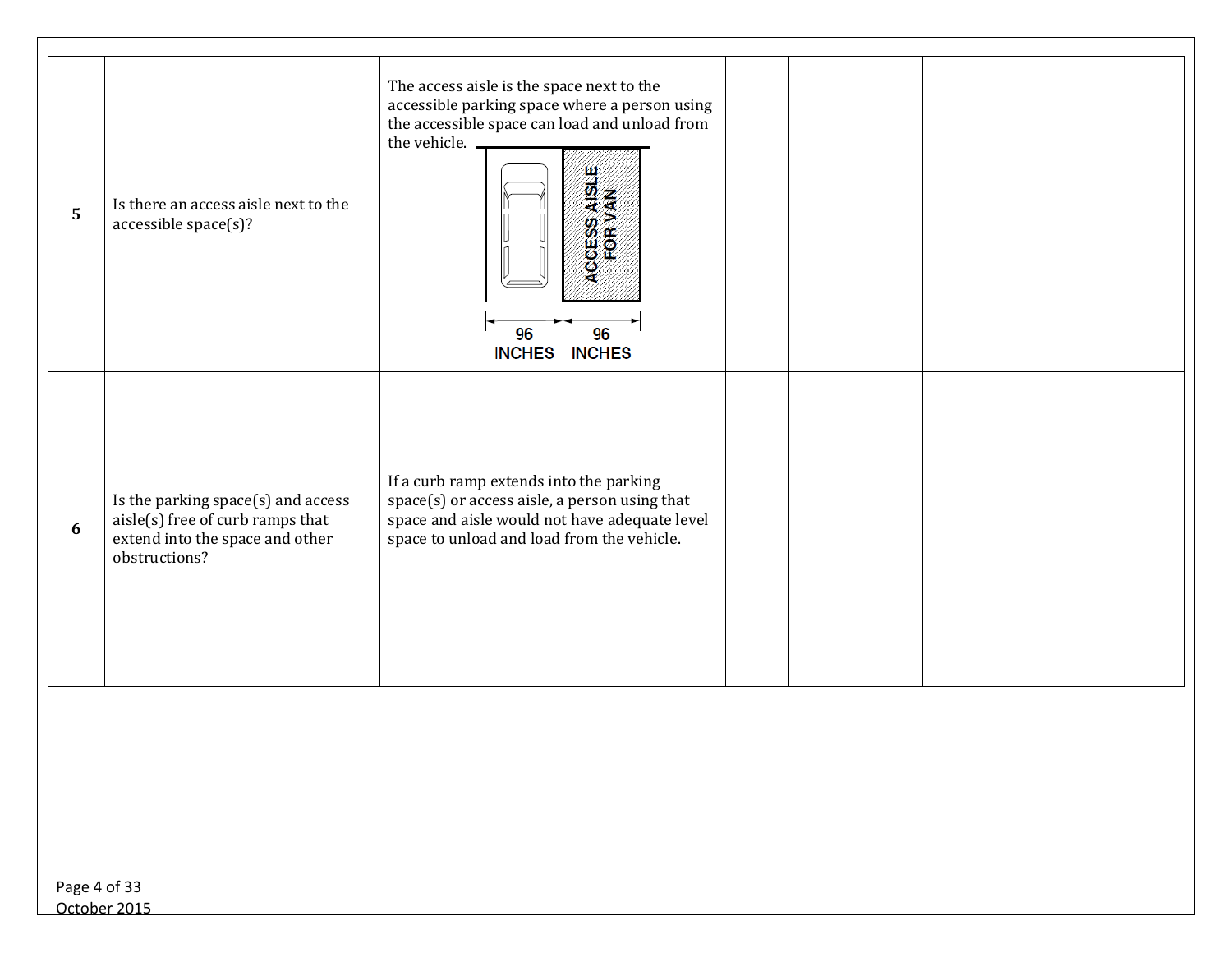| $\overline{7}$<br>(CE) | Do curbs on the route from off-<br>street public parking have curb<br>ramps at the parking locations?  | Pathways should have curb ramps. Without<br>curb ramps, wheelchair users may be<br>required to travel in the street or behind<br>parked cars where drivers cannot see them. |  |  |
|------------------------|--------------------------------------------------------------------------------------------------------|-----------------------------------------------------------------------------------------------------------------------------------------------------------------------------|--|--|
| 8<br>(CE)              | Do curbs on the route from off-<br>street public parking have curb<br>ramps at the drop off locations? | See above Question #7.                                                                                                                                                      |  |  |
| Page 5 of 33           |                                                                                                        |                                                                                                                                                                             |  |  |

October 2015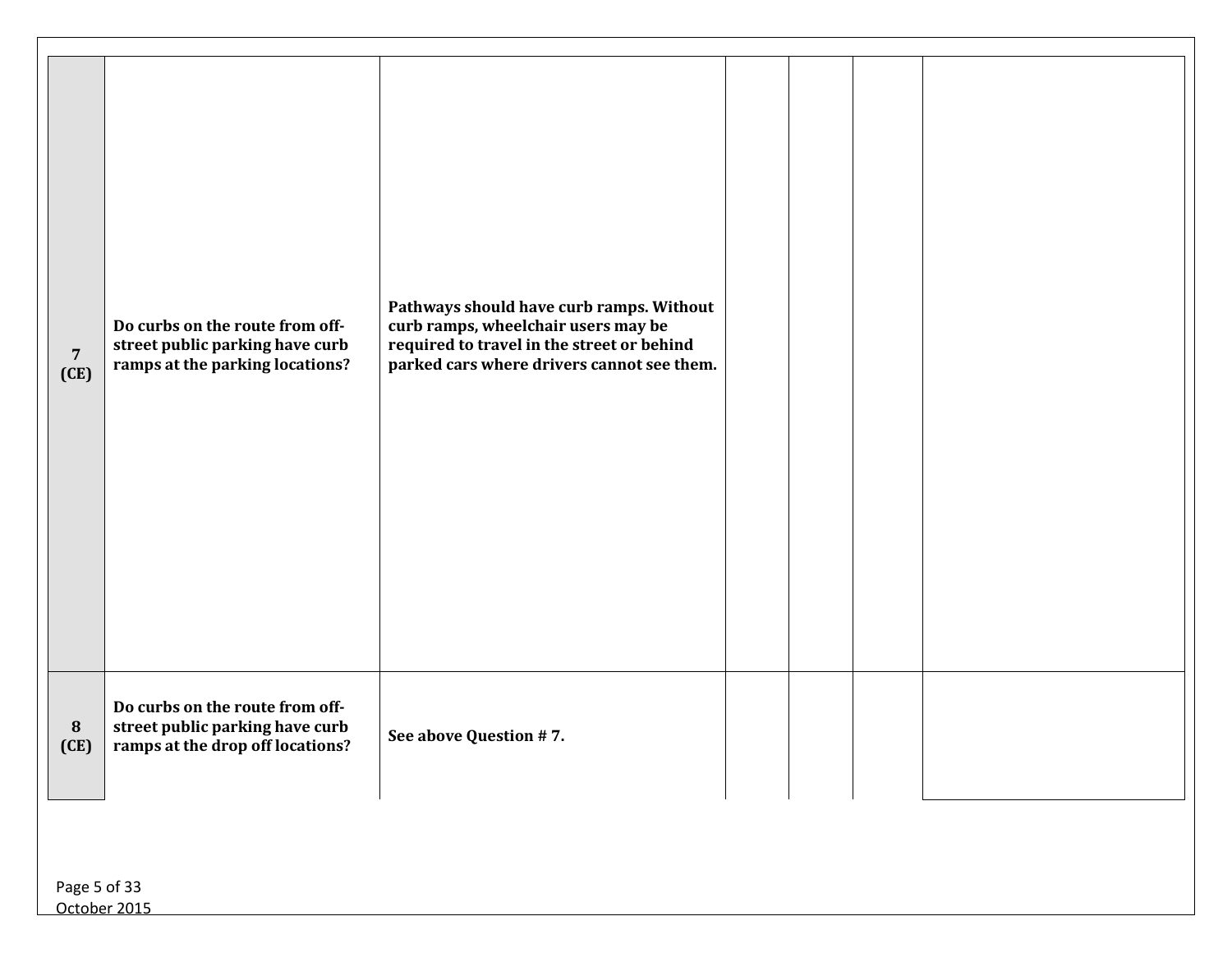| 9  | Does every accessible parking space<br>have a vertical sign posted with the<br>International Symbol of<br>Accessibility?   | Symbol in the illustration depicts the<br>International Symbol of Accessibility.                                                                                                                                                                                                                                                                                                                                                            |  |
|----|----------------------------------------------------------------------------------------------------------------------------|---------------------------------------------------------------------------------------------------------------------------------------------------------------------------------------------------------------------------------------------------------------------------------------------------------------------------------------------------------------------------------------------------------------------------------------------|--|
| 10 | Are signs mounted a minimum of 60<br>inches above the ground surface so<br>that they can be seen over a parked<br>vehicle? | Signs must be located so a vehicle parked in<br>the space does not obscure them. (Van<br>accessible spaces must be indicated with an<br>additional sign)                                                                                                                                                                                                                                                                                    |  |
|    | Is VAN accessible parking<br>provided?                                                                                     | 1 van space for every 6 standard accessible<br>spaces must be provided, but never less<br>than one. For example, if there are 23 total<br>spaces, at least one accessible space is<br>required and it must be large enough (See<br>Question #5 for dimensions) to<br>accommodate a van. If there are 201 total<br>parking spaces, at least seven accessible<br>spaces would be required and two of those<br>would have to accommodate vans. |  |
| 12 | Is VAN accessible parking signage<br>provided?                                                                             | Signs must be mounted a minimum of 60<br>inches above the ground surface so that they<br>can be seen over a parked vehicle.                                                                                                                                                                                                                                                                                                                 |  |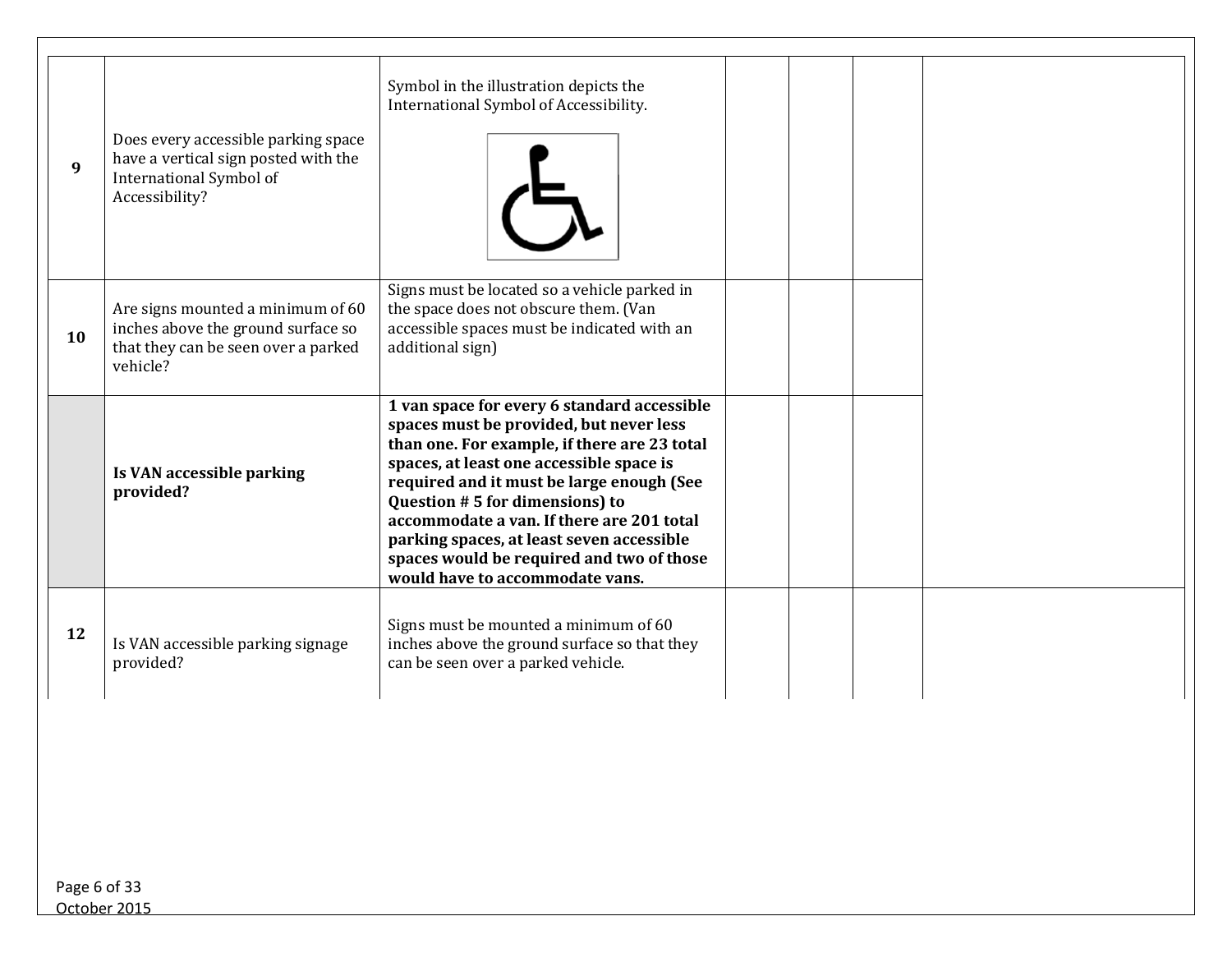| 13 | If van accessible parking is provided<br>in a parking garage, is there at least<br>8 feet 2 inches (98 inches total)<br>vertical clearance available for full-<br>sized, lift equipped vans? | If there is no parking garage, check NA.<br>If designated accessible parking is located in a<br>garage, the vertical clearance should be at a<br>minimum 8 feet 2 inches (98 inches). Vertical<br>clearance should be posted.<br>98 INCHES<br>MIN<br>16 FEET MIN |  |  |  |
|----|----------------------------------------------------------------------------------------------------------------------------------------------------------------------------------------------|------------------------------------------------------------------------------------------------------------------------------------------------------------------------------------------------------------------------------------------------------------------|--|--|--|
|----|----------------------------------------------------------------------------------------------------------------------------------------------------------------------------------------------|------------------------------------------------------------------------------------------------------------------------------------------------------------------------------------------------------------------------------------------------------------------|--|--|--|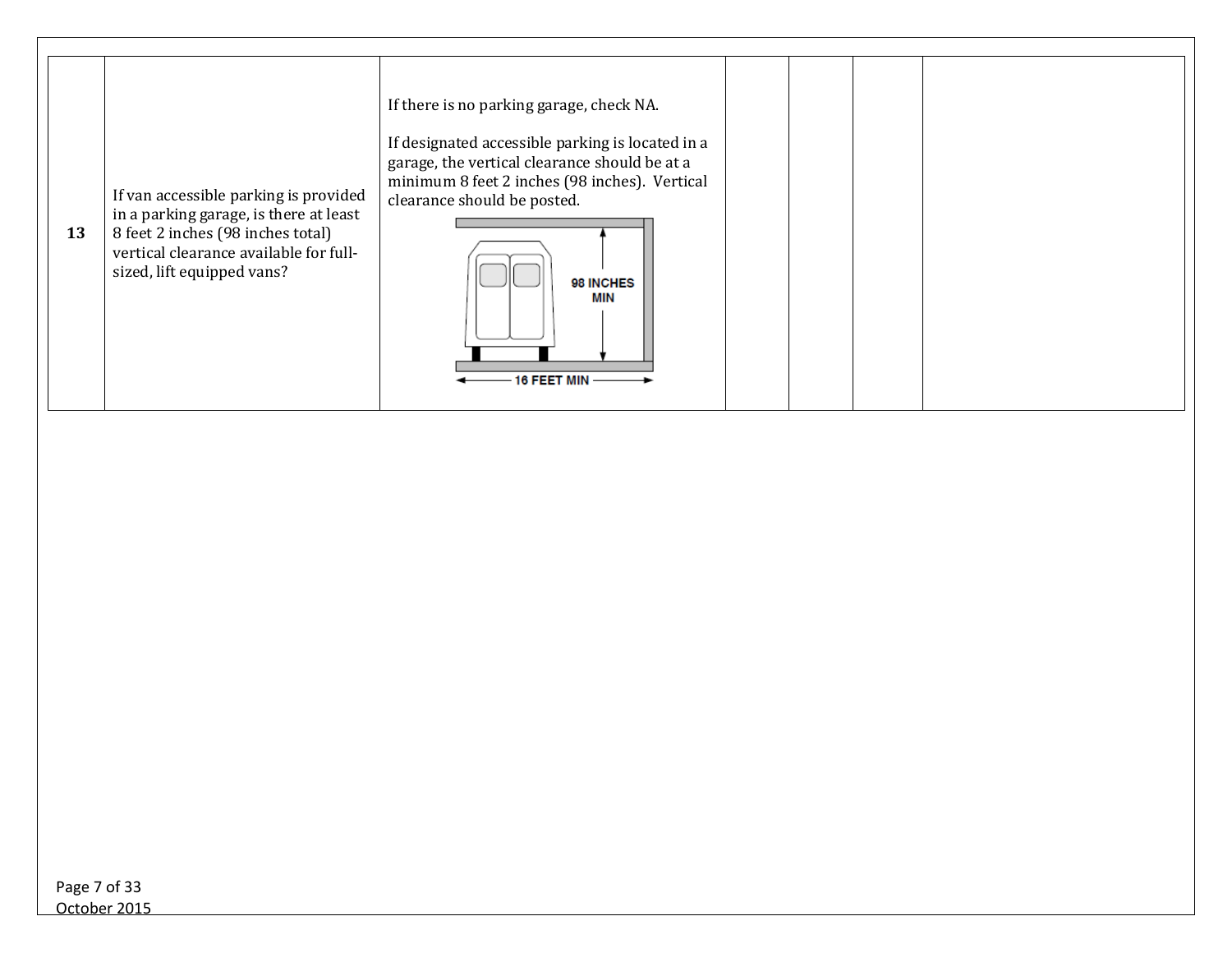|            |                                                                                                                                                                                                | EXTERIOR ROUTE (FROM ACCESSIBLE PARKING, PUBLIC TRANSPORTATION, AND PUBLIC SIDEWALK TO THE ENTRANCE) |
|------------|------------------------------------------------------------------------------------------------------------------------------------------------------------------------------------------------|------------------------------------------------------------------------------------------------------|
| 14<br>(CE) | For exterior routes, if the<br>accessible route crosses a curb, is<br>a curb ramp provided to the<br>building entrance from the<br>following: (Please mark NA for<br>those that do not apply.) | Self explanatory.                                                                                    |
|            | a. Parking?                                                                                                                                                                                    |                                                                                                      |
|            | b. Public transportation?                                                                                                                                                                      |                                                                                                      |
|            | c. Public sidewalk?                                                                                                                                                                            |                                                                                                      |
| 15         | Is the accessible route to the<br>building entrance at least 36 inches<br>wide for exterior routes from the<br>following: (Please mark NA for those<br>that do not apply.)                     | SIDEWALK<br>36 INCHE                                                                                 |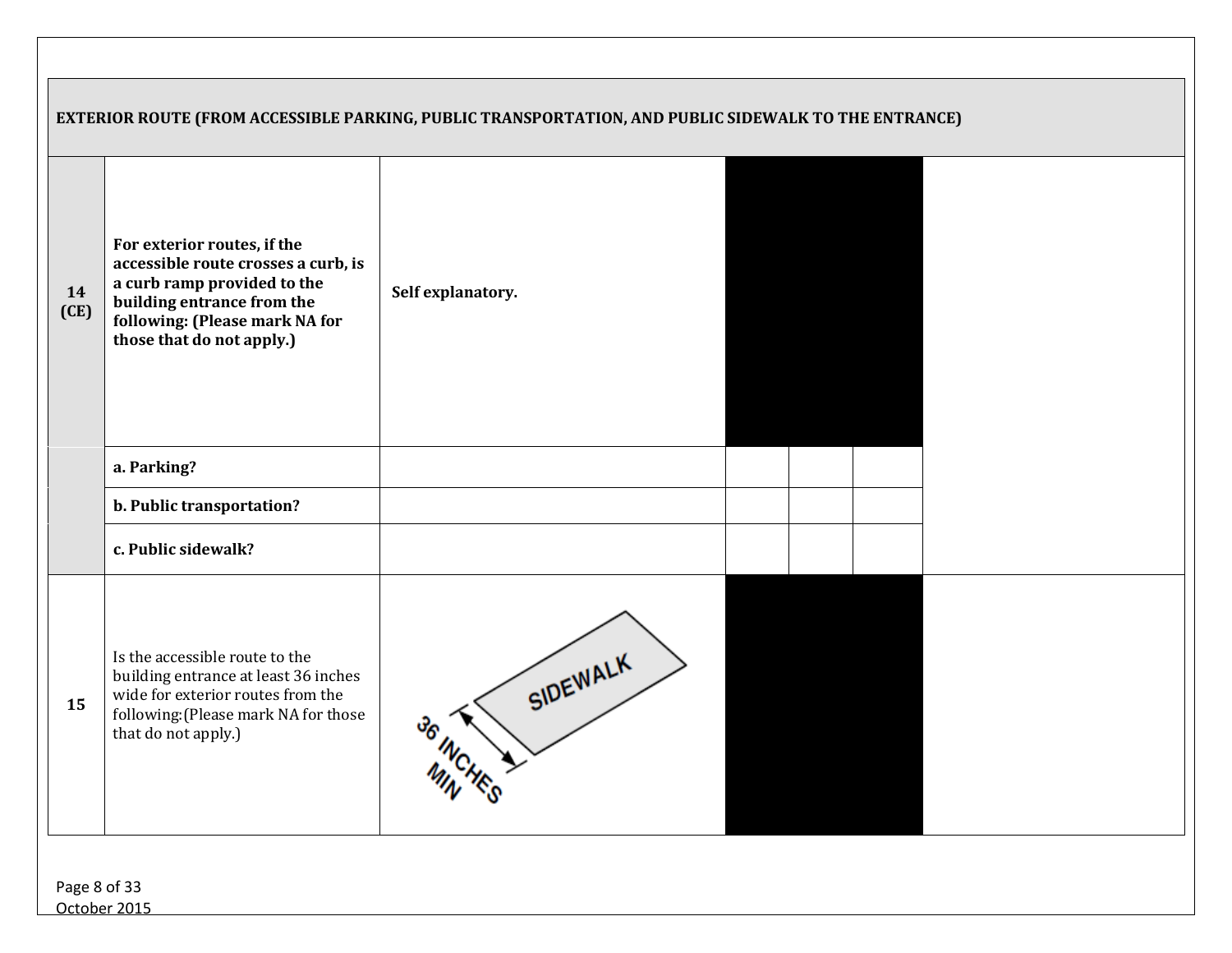|              | a. Parking?                                                                                                                                                     |                                                                                                                                                                                                                                                                                                 |  |  |
|--------------|-----------------------------------------------------------------------------------------------------------------------------------------------------------------|-------------------------------------------------------------------------------------------------------------------------------------------------------------------------------------------------------------------------------------------------------------------------------------------------|--|--|
|              | b. Public transportation?                                                                                                                                       |                                                                                                                                                                                                                                                                                                 |  |  |
|              | c. Public sidewalk?                                                                                                                                             |                                                                                                                                                                                                                                                                                                 |  |  |
| 16           | Is the accessible route to the<br>building entrance stable, firm, and<br>slip resistant from the following:<br>(Please mark NA for those that do<br>not apply.) | An example of a stable surface is a floor or<br>ground surface without loose elements like<br>gravel or wood chips.<br>Firm surfaces include solid concrete or<br>pavement as opposed to a grassy, graveled or<br>soft soil surface.<br>Avoid glossy or slick surfaces such as ceramic<br>tile. |  |  |
|              | a. Parking?                                                                                                                                                     |                                                                                                                                                                                                                                                                                                 |  |  |
|              | b. Public transportation?                                                                                                                                       |                                                                                                                                                                                                                                                                                                 |  |  |
|              | c. Public sidewalk?                                                                                                                                             |                                                                                                                                                                                                                                                                                                 |  |  |
| 17           | Is there an accessible route that does $\Big $ Self explanatory.<br>not include stairs or steps?                                                                |                                                                                                                                                                                                                                                                                                 |  |  |
| Page 9 of 33 |                                                                                                                                                                 |                                                                                                                                                                                                                                                                                                 |  |  |

October 2015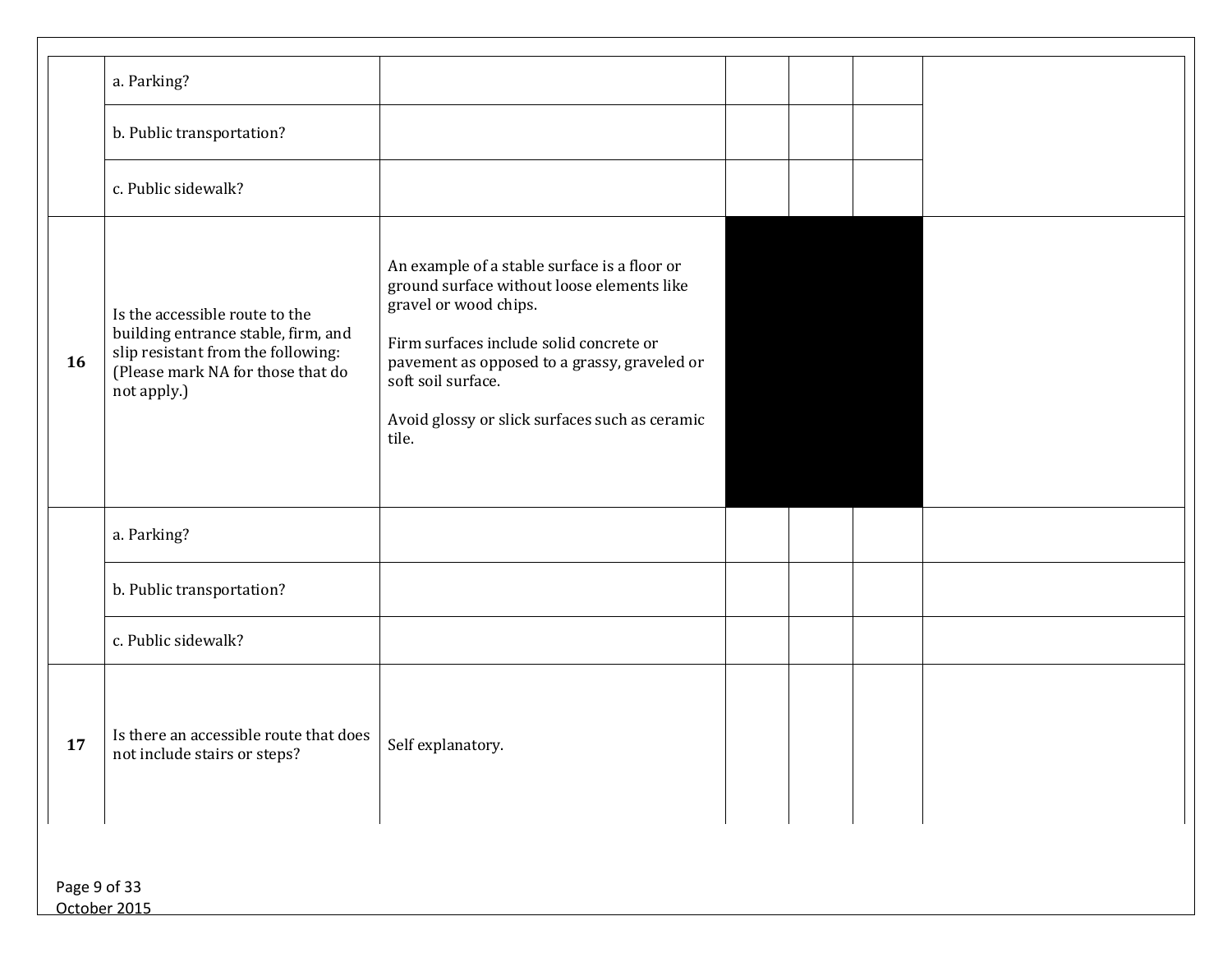| 18            | Is the route to the entrance from the<br>accessible parking spaces, including<br>transitions at curb ramps, free of<br>grates, gaps, and openings that are<br>both greater than 1/2 inch wide and<br>over 1/4 inch deep? | Self explanatory.                                                                               |  |  |  |
|---------------|--------------------------------------------------------------------------------------------------------------------------------------------------------------------------------------------------------------------------|-------------------------------------------------------------------------------------------------|--|--|--|
| <b>RAMPS:</b> |                                                                                                                                                                                                                          |                                                                                                 |  |  |  |
| 19            | Is an access ramp present?                                                                                                                                                                                               | If there is more than one ramp, select the one<br>that appears to be the primary access ramp.   |  |  |  |
| 20<br>(CE)    | Are handrails provided on both<br>sides of the ramp that are<br>mounted between 34 and 38<br>inches above the ramp surface, if<br>it is longer than 6 feet?                                                              | If the ramp is not longer than 6 feet, check<br>NA.<br><b>HANDRAILS ON</b><br><b>BOTH SIDES</b> |  |  |  |
|               |                                                                                                                                                                                                                          |                                                                                                 |  |  |  |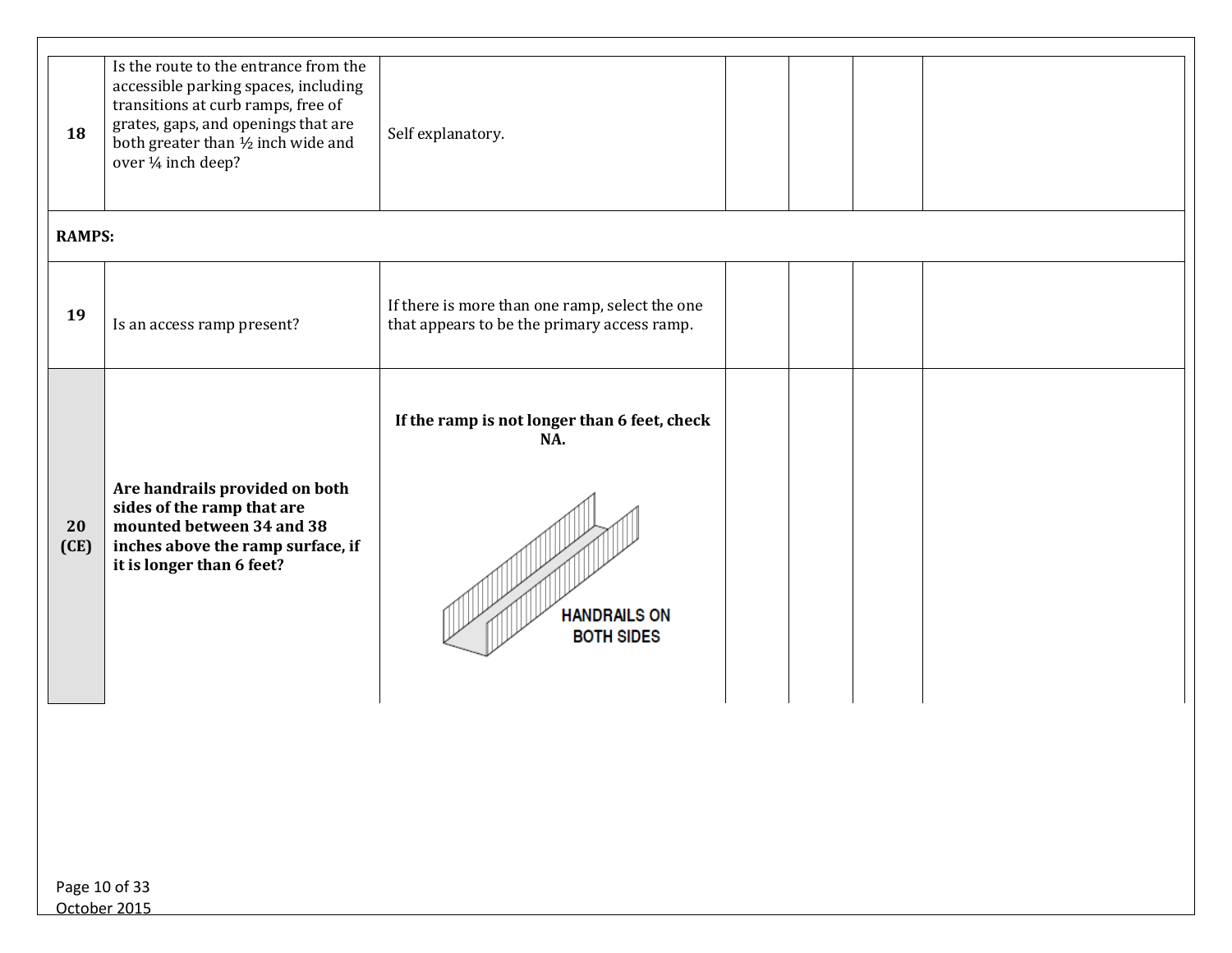| 21<br>(CE) | Are all ramps at least 36 inches<br>wide? | PASSAGEWAY |  |  |  |
|------------|-------------------------------------------|------------|--|--|--|
|            |                                           |            |  |  |  |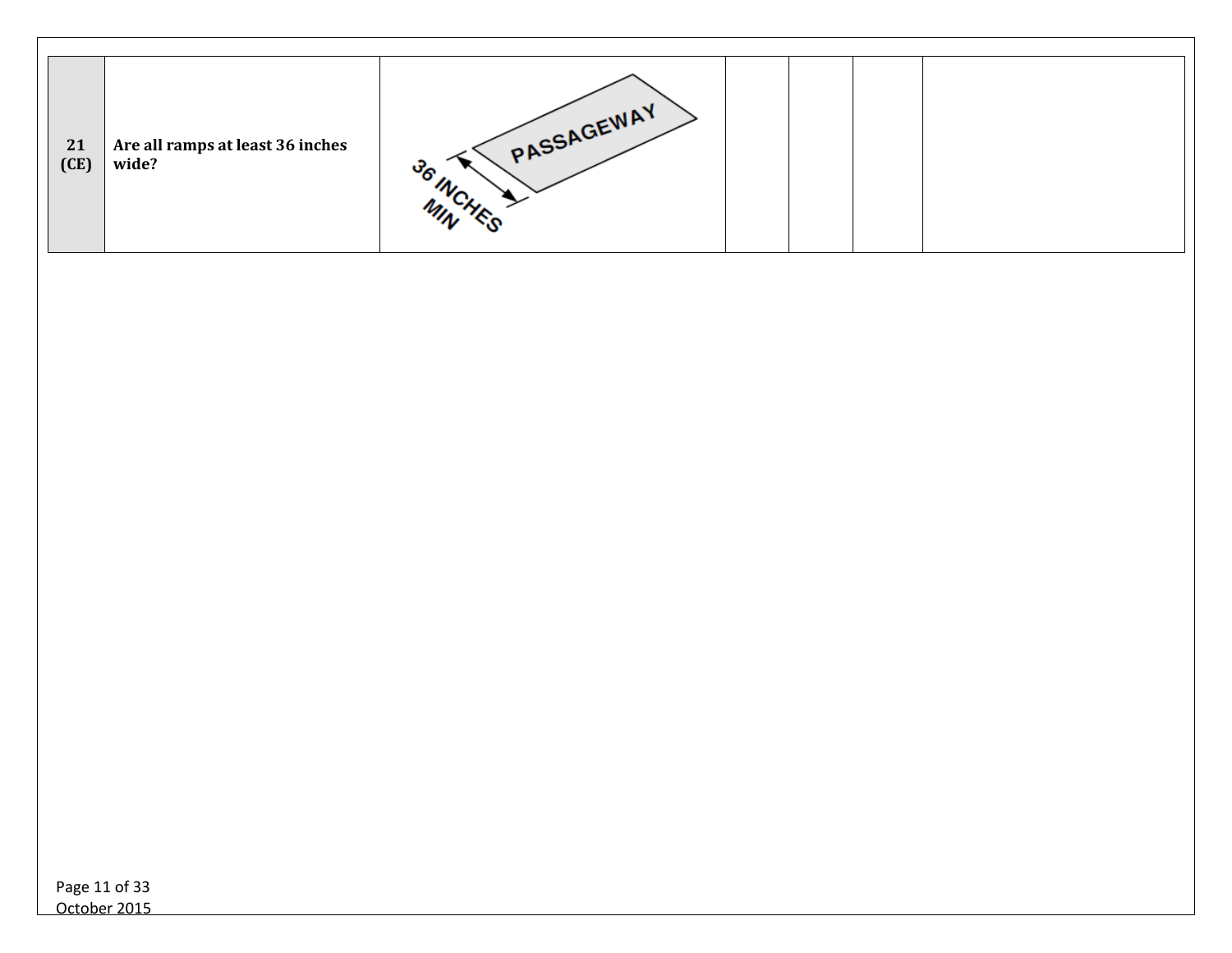|            | <b>BUILDING ENTRANCE</b>                                                                                                             |                                                                                                                                          |  |  |  |  |  |
|------------|--------------------------------------------------------------------------------------------------------------------------------------|------------------------------------------------------------------------------------------------------------------------------------------|--|--|--|--|--|
| 22<br>CE   | Is the main entrance accessible?                                                                                                     | Self explanatory.                                                                                                                        |  |  |  |  |  |
| 23         | If a main entrance is not accessible,<br>is there another accessible<br>entrance?                                                    | Self explanatory.                                                                                                                        |  |  |  |  |  |
| 24         | If a main entrance is not accessible,<br>is there directional signage<br>indicating the location of the<br>accessible entrance?      |                                                                                                                                          |  |  |  |  |  |
| 25<br>(CE) | Do doors have an opening at<br>least 32 inches wide (at the<br>narrowest point below the<br>opening hardware) when<br>opened to 90°? | When measuring double doors, measure<br>the opening with one door open to 90°.<br><b>32 INCHES</b><br><b>MIN CLEAR</b><br><b>OPENING</b> |  |  |  |  |  |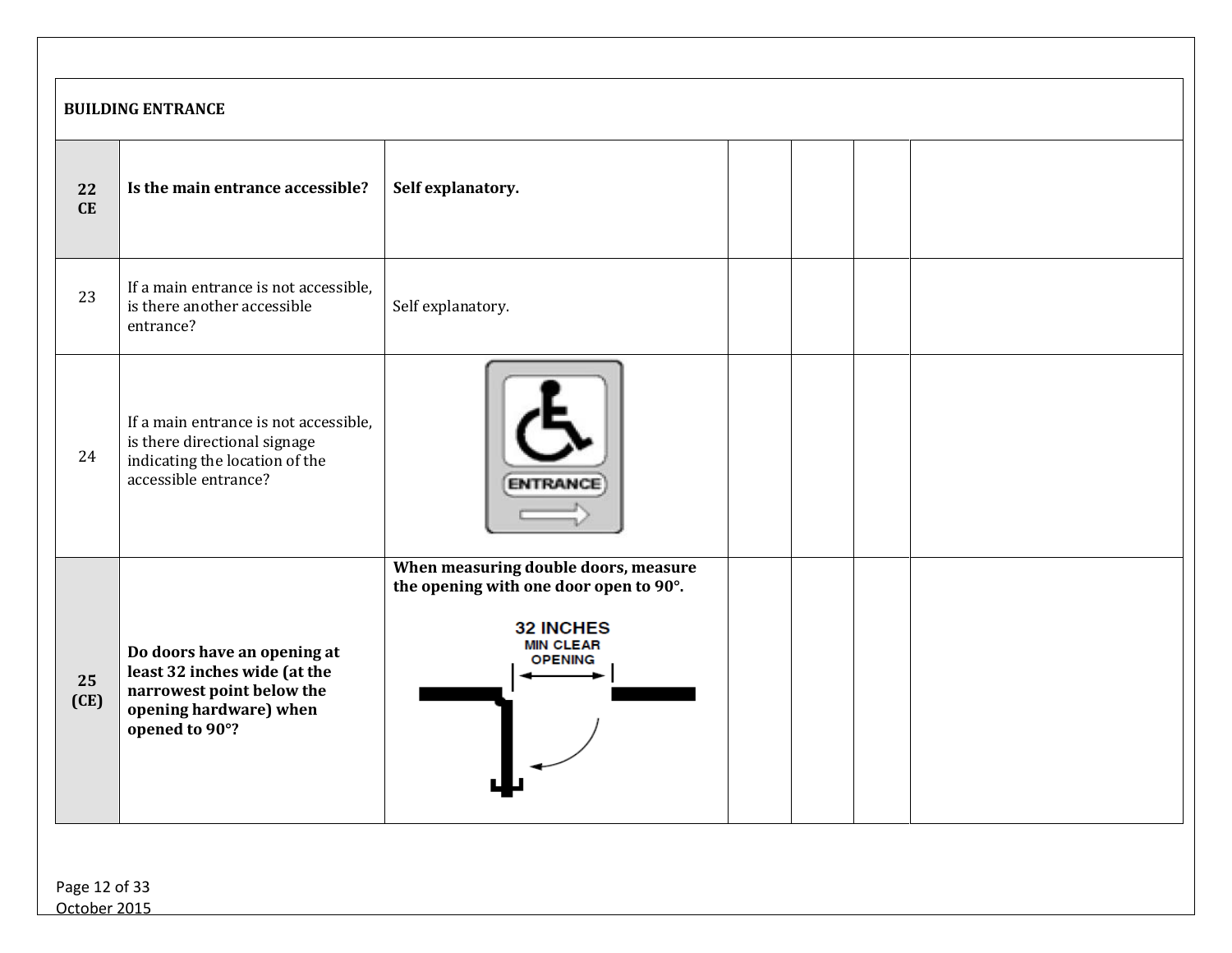| 26 | Are there automatic doors?                                            | Self explanatory.                                                                                                                                                                                                                                                                                     |  |  |
|----|-----------------------------------------------------------------------|-------------------------------------------------------------------------------------------------------------------------------------------------------------------------------------------------------------------------------------------------------------------------------------------------------|--|--|
|    |                                                                       | INTERIOR ROUTE (FROM THE BUILDING ENTRANCE, TO THE REGISTRATION COUNTER/WINDOW, AND THROUGH TO THE PARTICIPANT AREAS                                                                                                                                                                                  |  |  |
| 27 | Is there an interior route to the<br>patient area?                    | Some patient areas are accessed directly from<br>the street or drop off rather than being located<br>within a larger building or complex, therefore<br>they do not have interior routes.                                                                                                              |  |  |
|    | Are ALL interior paths of travel<br>at least 36 inches wide?          | PASSAGEWAY                                                                                                                                                                                                                                                                                            |  |  |
| 29 | Is the interior accessible route<br>stable, firm, and slip resistant? | Avoid unsecured carpeting or other loose<br>elements.<br>It is easier for people using walkers,<br>wheelchairs and other aids to walk or push on<br>surfaces that have low pile carpeting without a<br>pad underneath.<br>Glossy or slick surfaces such as ceramic tile or<br>marble can be slippery. |  |  |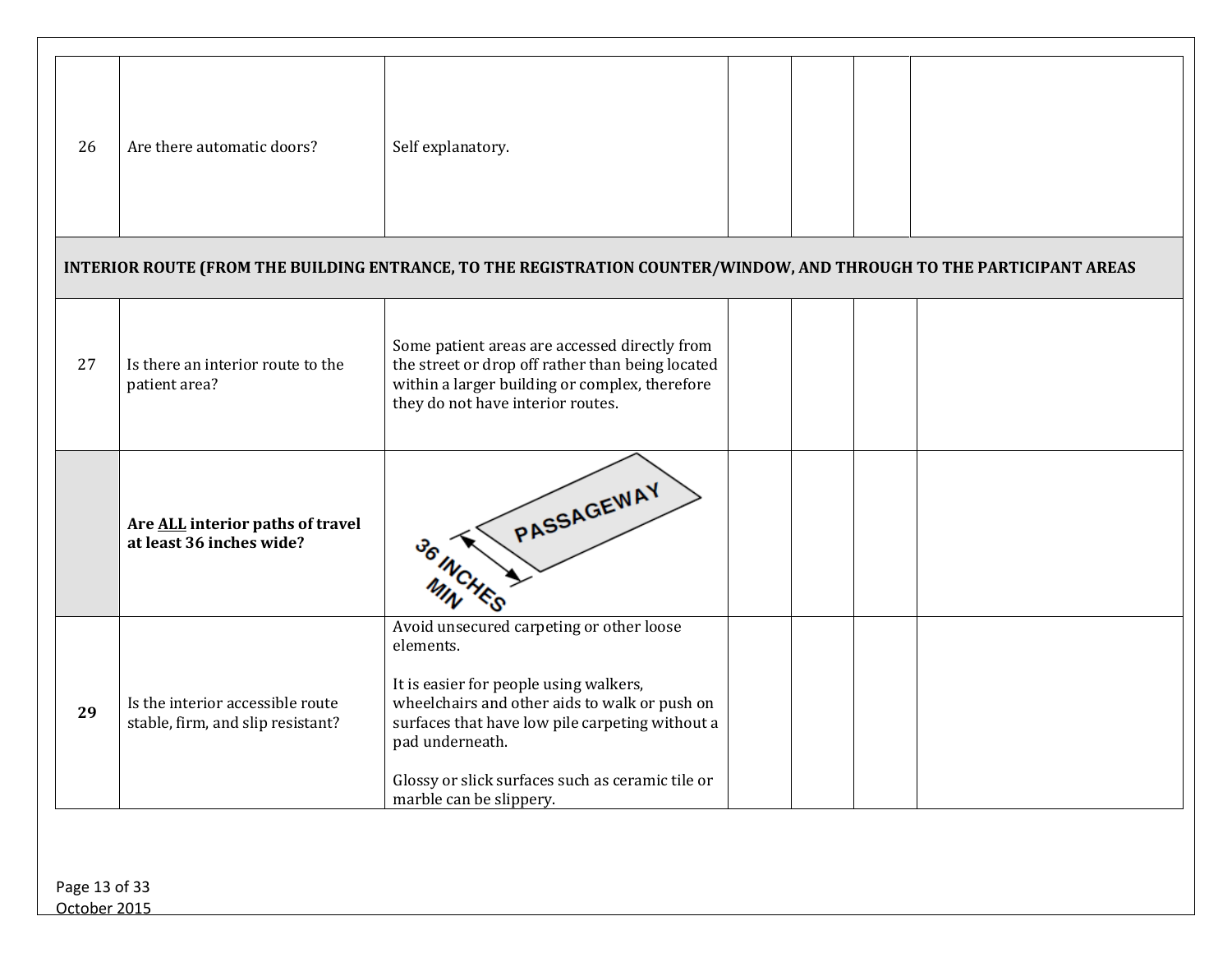| 30         | Is the interior accessible route well<br>lighted?                                                                                                    | A brightly lit corridor will help avoid falls.                                                                                                                                                                                                                                                                                                                                                                                                                                                               |  |  |
|------------|------------------------------------------------------------------------------------------------------------------------------------------------------|--------------------------------------------------------------------------------------------------------------------------------------------------------------------------------------------------------------------------------------------------------------------------------------------------------------------------------------------------------------------------------------------------------------------------------------------------------------------------------------------------------------|--|--|
| 31<br>(CE) | If there are stairs on the<br>accessible route, are there<br>handrails on each side?                                                                 | If there are no stairs, check NA.                                                                                                                                                                                                                                                                                                                                                                                                                                                                            |  |  |
| 32         | If there are stairs, are all stair risers<br>closed that are on the accessible<br>route?                                                             |                                                                                                                                                                                                                                                                                                                                                                                                                                                                                                              |  |  |
| 33         | If there are stairs, are all stair<br>treads marked by a stripe<br>providing a clear visual contrast to<br>assist people with visual<br>impairments? | Contrast striping must be provided on the<br>upper approach and lower tread for interior<br>stairs and on the upper approach and all<br>treads for exterior stairs. Stripes must be 2" to<br>4" wide placed parallel to and no more than 1"<br>from the nose of the step or upper approach.<br>The stripe must extend the full width of the<br>step or upper approach and should be made of<br>material that is at least as slip resistant as the<br>other stair treads (a painted stripe is<br>acceptable). |  |  |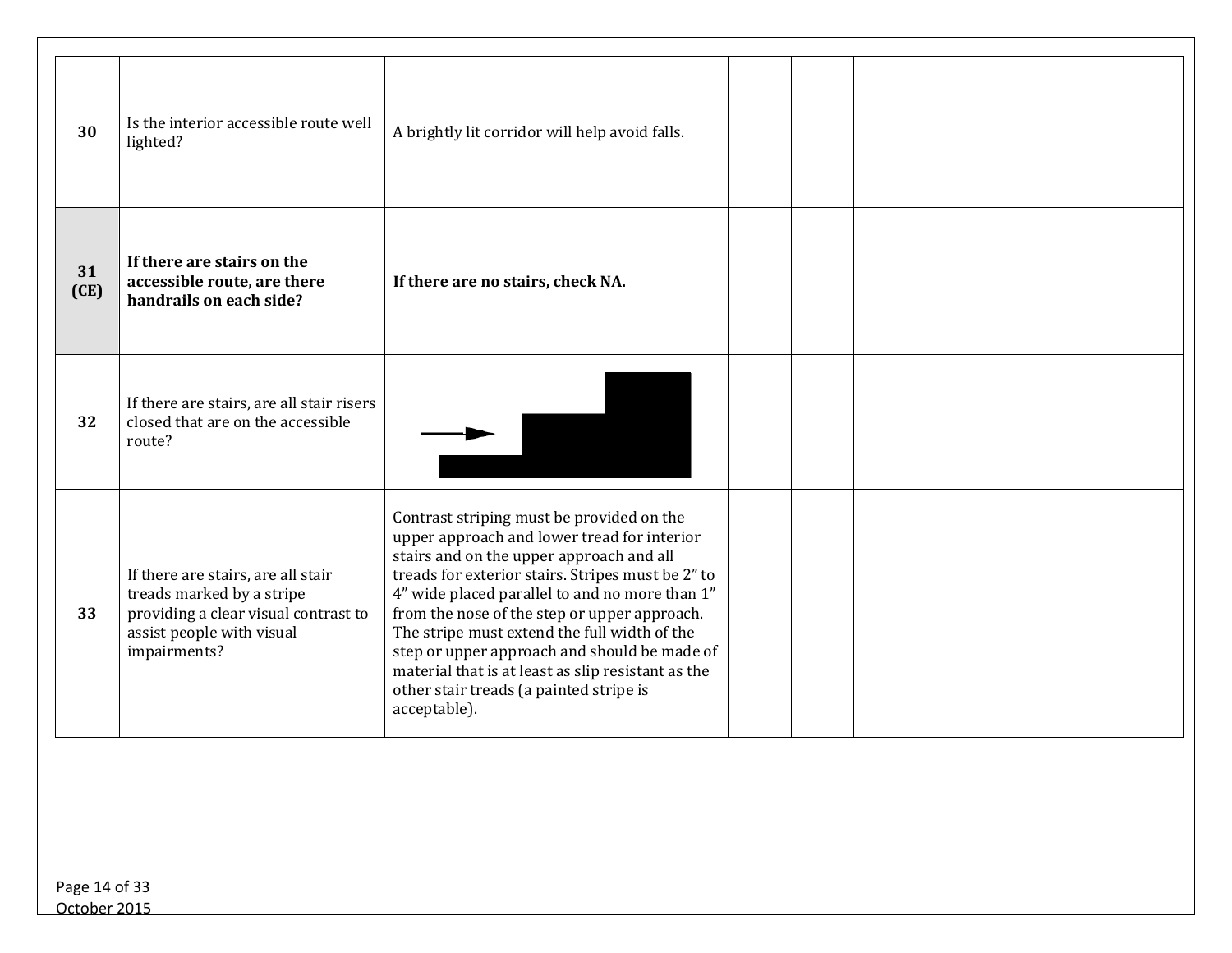| 34 | Is the path through the facility free<br>of any objects that stick out into the<br>circulation path that a blind person<br>might not detect with a cane? | If an object protrudes more than 4 inches and<br>is located between 27 inches above the<br>walking surface and below 80 inches, a blind<br>person walking with a cane will not detect it.<br><b>OVERHANGING</b><br>SIGN<br>Protruding<br>Object<br>80 INCHES<br><b>4 INCHES</b><br>27 INCHES |  |  |  |
|----|----------------------------------------------------------------------------------------------------------------------------------------------------------|----------------------------------------------------------------------------------------------------------------------------------------------------------------------------------------------------------------------------------------------------------------------------------------------|--|--|--|
| 35 | If floor mats are used, are the edges<br>of floor mats stiff enough or<br>secured so that they do not roll up?                                           | If floor mats are not in use, check NA.<br>Floor mats that are not secured to the floor<br>can roll up or bunch up under walkers or<br>wheelchair casters and cause a tripping<br>hazard.                                                                                                    |  |  |  |
| 36 | Is a section of the sign-<br>in/registration counter no more<br>than 34 inches high and at least 36<br>inches wide and free of stored<br>items?          | 28 to 34<br><b>INCHES</b>                                                                                                                                                                                                                                                                    |  |  |  |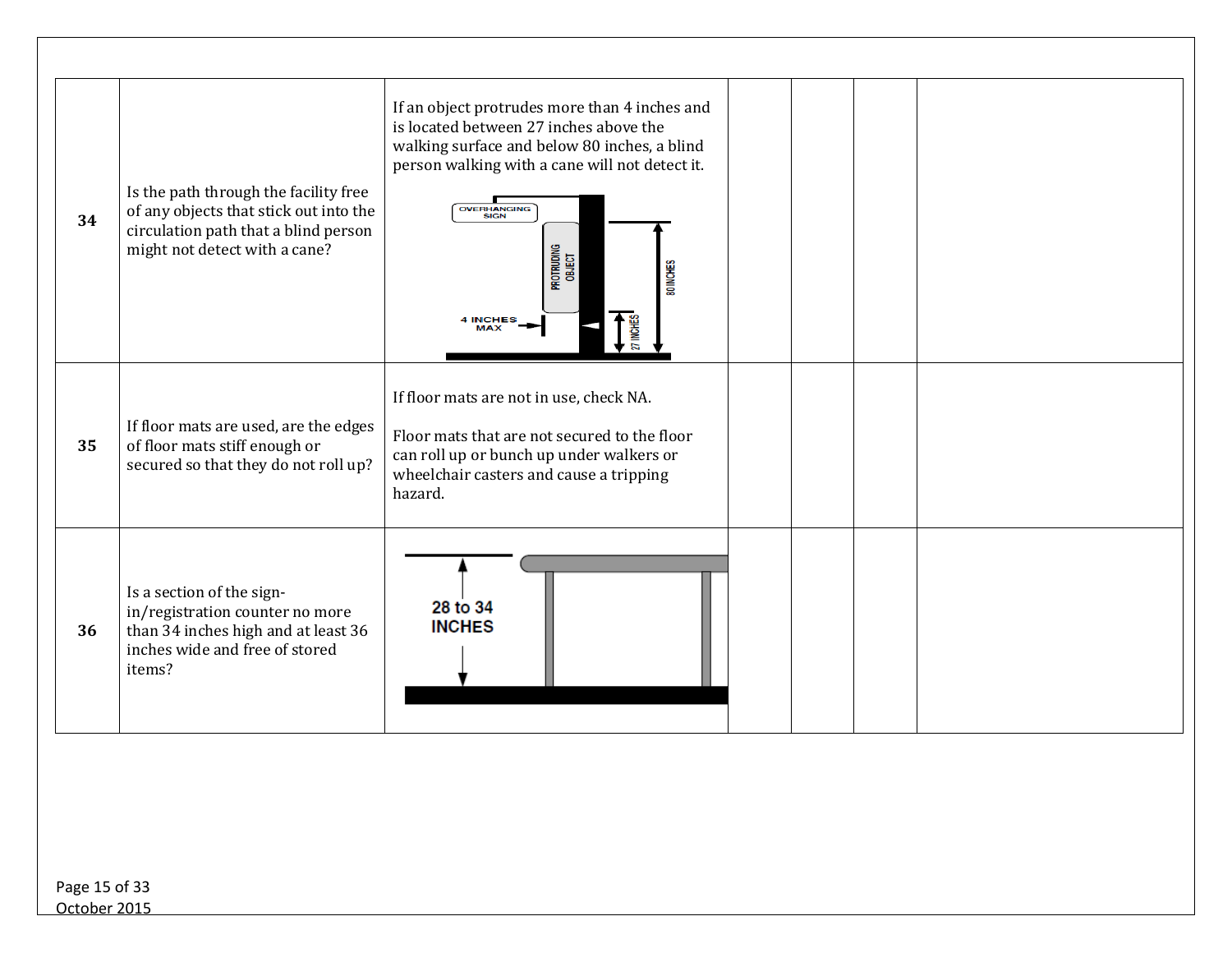| 37 | Does the office have a method,<br>other than a lowered counter, by<br>which people can sign in/register?<br>(If yes, please note this method in<br>comments.) | A medical office may use reasonable<br>alternative methods to meet this need such as<br>a clip board. |  |  |
|----|---------------------------------------------------------------------------------------------------------------------------------------------------------------|-------------------------------------------------------------------------------------------------------|--|--|
| 38 | Do signs identifying permanent<br>rooms and spaces include raised<br>letters and Braille?                                                                     | AREA OF<br>REFUGE<br>$\frac{60 \text{ max}}{1525}$<br>$\frac{8 \text{ min}}{1220}$                    |  |  |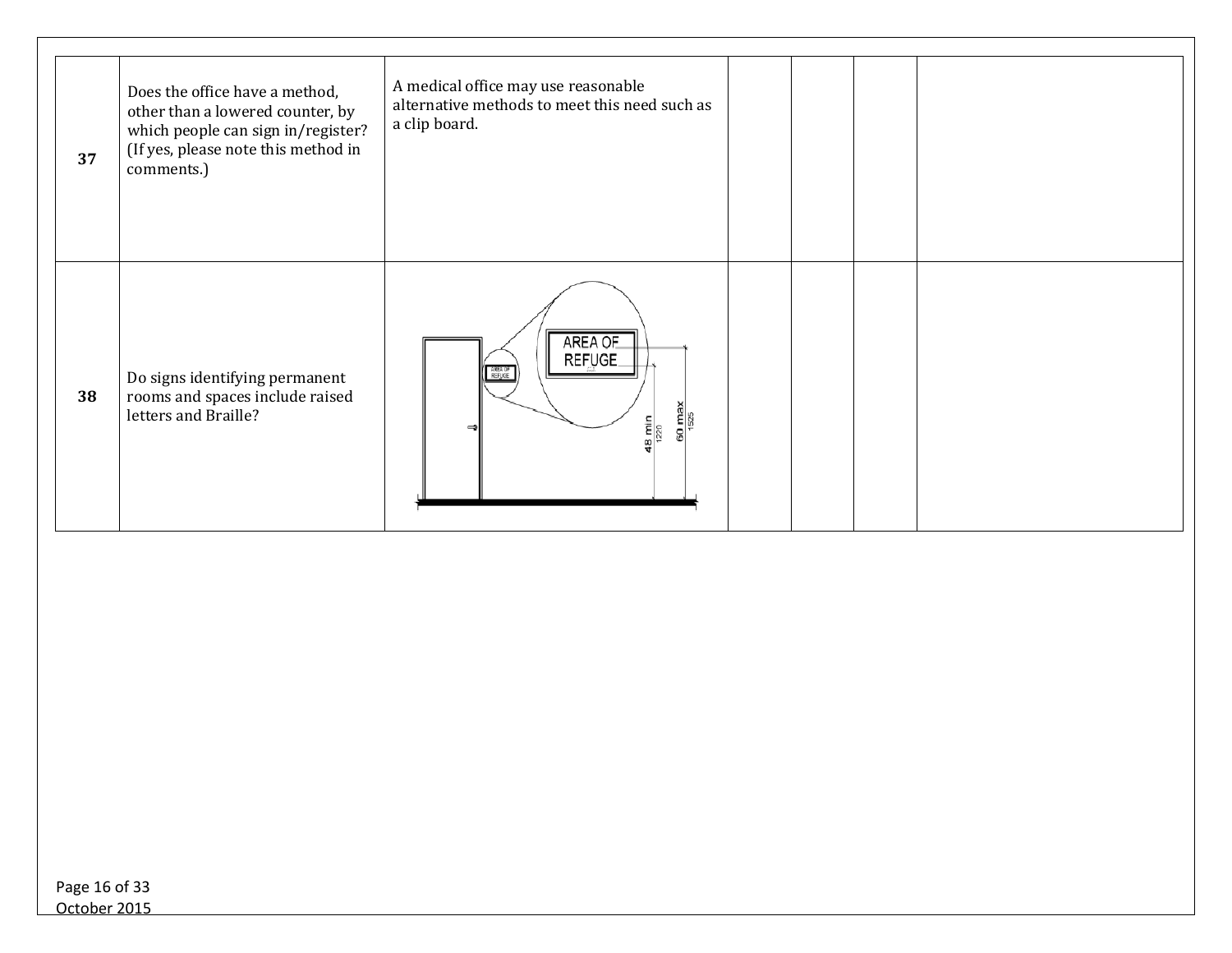| 39 | Are the raised letters and Braille<br>signs mounted between 48 inches<br>and 60 inches from the floor?                                            | AREA OF<br>REFUGE<br>AREA OF<br>REFUGE<br>$rac{60 \text{ mas}}{1525}$<br>$\frac{8 \text{ min}}{1220}$<br>Raised letters and Braille signs are either on<br>the latch side of doors or on the face of doors<br>and are mounted between 48 inches and 60<br>inches from the floor. |  |  |  |
|----|---------------------------------------------------------------------------------------------------------------------------------------------------|----------------------------------------------------------------------------------------------------------------------------------------------------------------------------------------------------------------------------------------------------------------------------------|--|--|--|
| 40 | If the building has a fire alarm<br>system, are visual signals provided<br>in each public space, including<br>toilet rooms and Participant Areas? | If the building does not have a fire alarm<br>system, check NA.                                                                                                                                                                                                                  |  |  |  |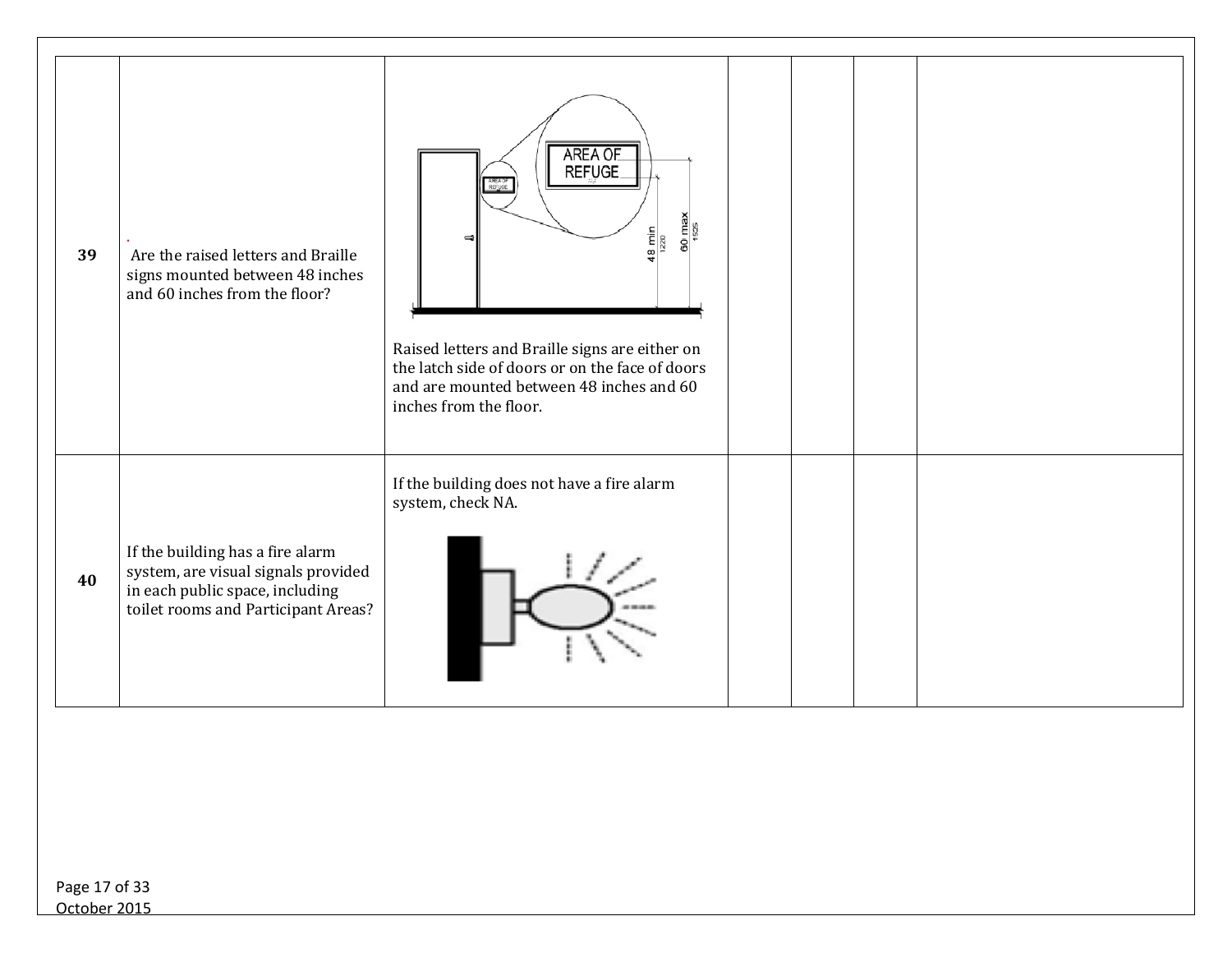|            | <b>ELEVATORS</b>                                                                                           |                                                                                                                                                                                                                             |  |  |  |  |  |
|------------|------------------------------------------------------------------------------------------------------------|-----------------------------------------------------------------------------------------------------------------------------------------------------------------------------------------------------------------------------|--|--|--|--|--|
| 41         | Is there an elevator?                                                                                      | Self explanatory.                                                                                                                                                                                                           |  |  |  |  |  |
| 42<br>(CE) | If needed, is the elevator<br>available for public/patient use<br>during business hours?                   | Self explanatory.                                                                                                                                                                                                           |  |  |  |  |  |
| 43<br>(CE) | Is the elevator equipped with<br>both visible and audible door<br>opening/closing and floor<br>indicators? | A visible and audible signal is required at<br>each elevator entrance to indicate which<br>car is answering a call. An audible signal<br>would be a "ding" or a verbal<br>announcement.<br><i>"DING"</i><br>- "DING - DING" |  |  |  |  |  |
| 44<br>(CE) | Is there a raised letter and<br>Braille sign on each side of each<br>elevator jamb?                        | These signs allow everyone to know which<br>floor they are on before entering or exiting<br>the elevator.                                                                                                                   |  |  |  |  |  |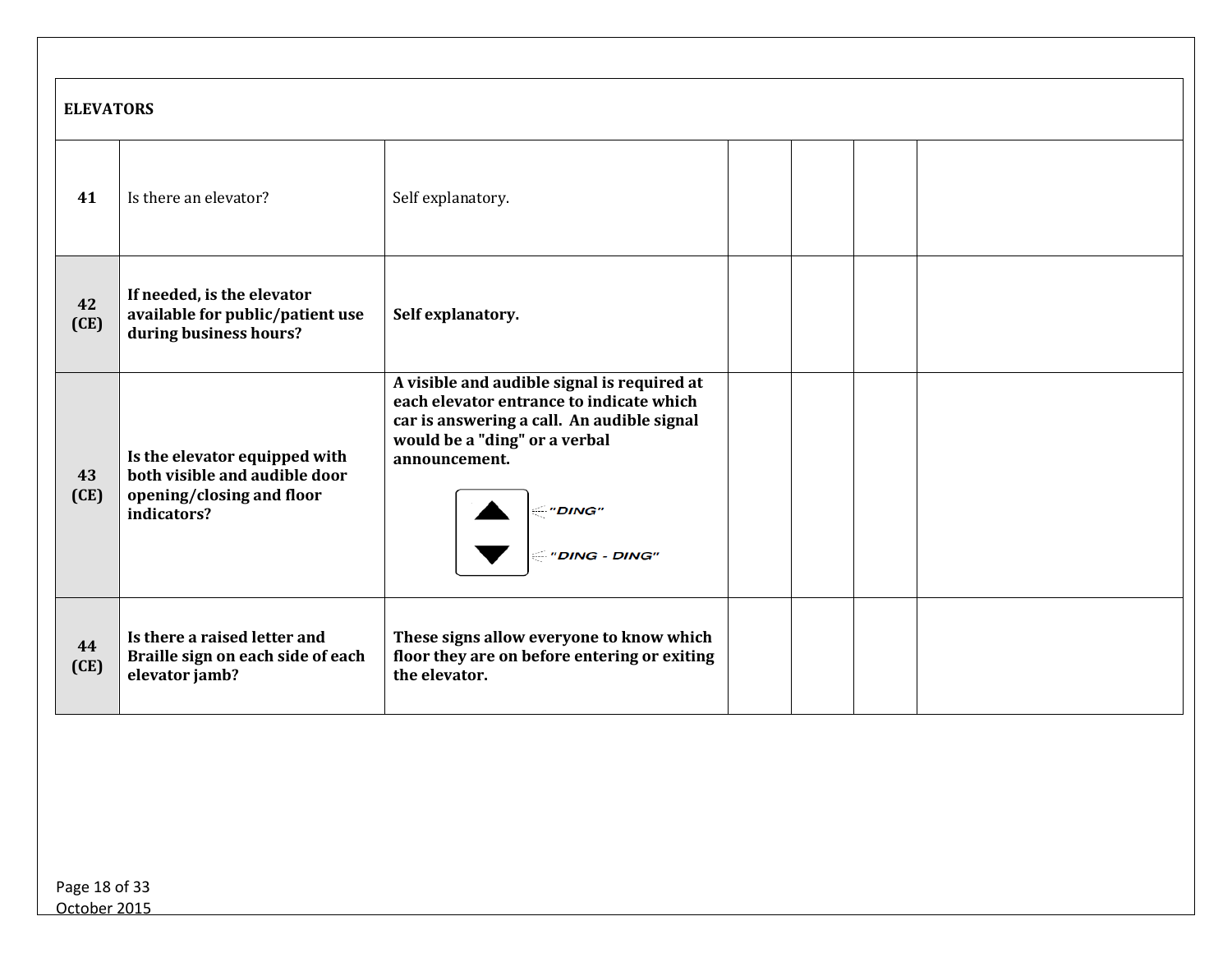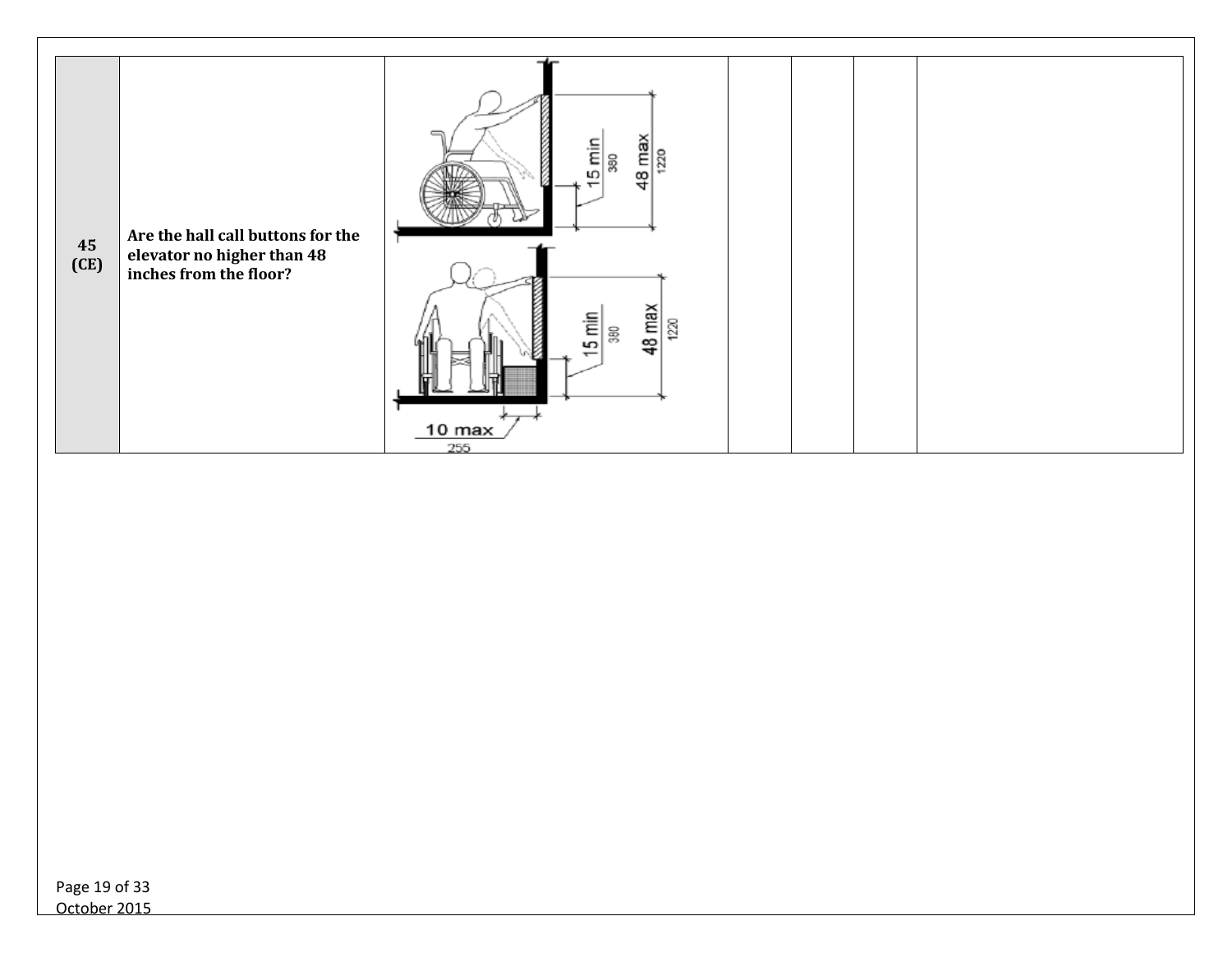| 46<br>(CE) | Is the elevator car large enough<br>for a wheelchair or scooter user<br>to enter, turn to reach the<br>controls, and exit?              | The doorway should be at least 36 inches<br>wide and the floor area should be at least<br>51 inches long and 80 inches wide or 54<br>inches long and 68 inches wide, depending<br>on where the door is located.<br>80 mln<br>2030<br>$36$ mln<br>915<br>(a) |  |  |
|------------|-----------------------------------------------------------------------------------------------------------------------------------------|-------------------------------------------------------------------------------------------------------------------------------------------------------------------------------------------------------------------------------------------------------------|--|--|
|            |                                                                                                                                         | 68 min<br>1730<br>4<br>36 <sub>min</sub><br>915                                                                                                                                                                                                             |  |  |
|            | Do the buttons on the control<br>panel inside the elevator have<br><b>Braille and raised</b><br>characters/symbols near the<br>buttons? | Self explanatory.                                                                                                                                                                                                                                           |  |  |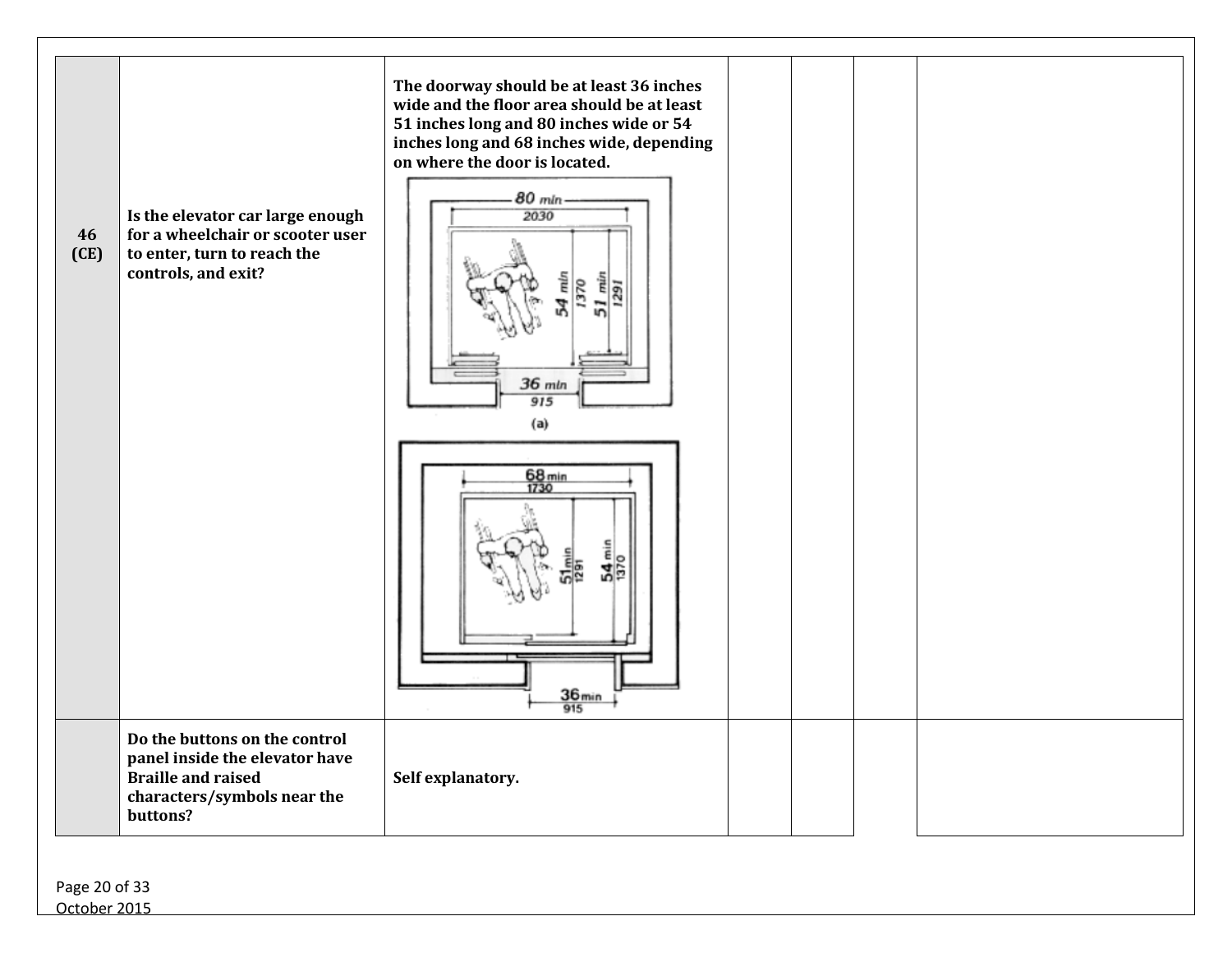| 48 | Is there an emergency<br>communication system in the<br>elevator?                                     | Self explanatory.                                                                                                                                                                                                                                                                                                                                                       |  |  |
|----|-------------------------------------------------------------------------------------------------------|-------------------------------------------------------------------------------------------------------------------------------------------------------------------------------------------------------------------------------------------------------------------------------------------------------------------------------------------------------------------------|--|--|
| 49 | Is the elevator emergency<br>communication system usable<br>without requiring voice<br>communication? | It is essential that emergency communication<br>not be dependent on voice communications<br>alone because the safety of people with<br>hearing or speech impairments could be<br>jeopardized. Visible signal requirement could<br>be satisfied with something as simple as a<br>button that lights when the message is<br>answered, indicating that help is on the way. |  |  |
| 50 | Do raised letters and Braille<br>identify the emergency intercom in<br>the elevator?                  | Self explanatory.                                                                                                                                                                                                                                                                                                                                                       |  |  |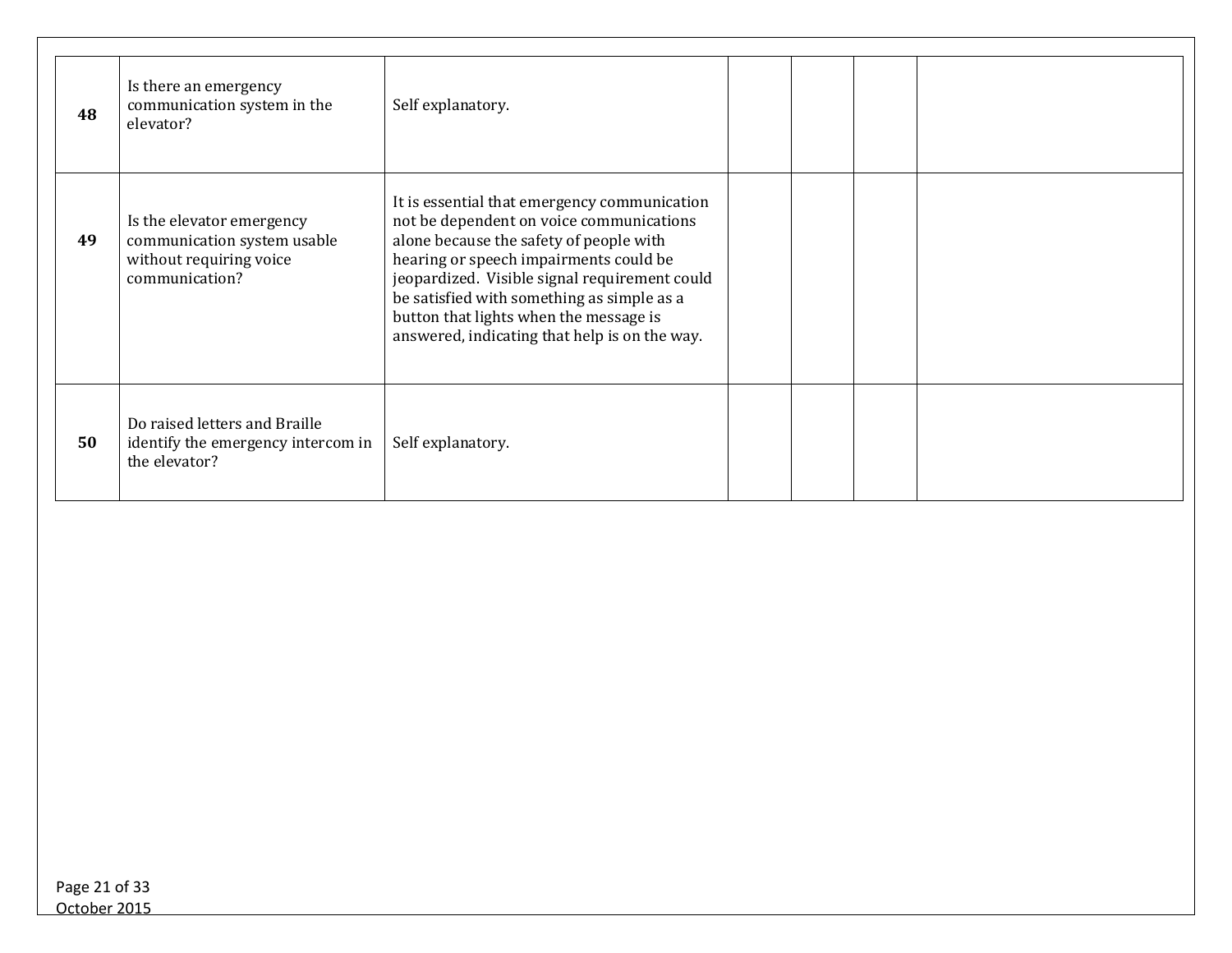|            | ALL RESTROOMS/TOILET ROOMS (WITH AND WITHOUT STALLS):                                                   |                                                                                                                                                                                                                                                                                                                                                         |  |  |
|------------|---------------------------------------------------------------------------------------------------------|---------------------------------------------------------------------------------------------------------------------------------------------------------------------------------------------------------------------------------------------------------------------------------------------------------------------------------------------------------|--|--|
| 51         | Is there an accessible<br>restroom/toilet room?                                                         | Self explanatory.                                                                                                                                                                                                                                                                                                                                       |  |  |
| 52         | Does the interior door to the<br>restroom require less than 5<br>pounds of pressure to open?            | If restroom door is a fire door, check NA.<br>For interior doors (not fire doors), labor force<br>to open a door should be $\leq$ 5 lbs. Measure the<br>weight of the labor force of the door after the<br>door is unlatched; attach the hook end of the<br>scale to the door handle and pull until the door<br>opens and read the weight of the force. |  |  |
| 53<br>(CE) | Are grab bars provided, one on<br>the wall behind the toilet and<br>one on the wall next to the toilet? | Grab bars should be installed in a<br>horizontal position between 33 and 36<br>inches above the floor measured to the top<br>of the gripping surface.                                                                                                                                                                                                   |  |  |
| 54         | Are all objects mounted at least 12<br>inches above and 1½ inches below<br>the grab bars?               | This includes seat cover dispensers, toilet<br>paper dispensers, sanitizers, trash containers,<br>etc.                                                                                                                                                                                                                                                  |  |  |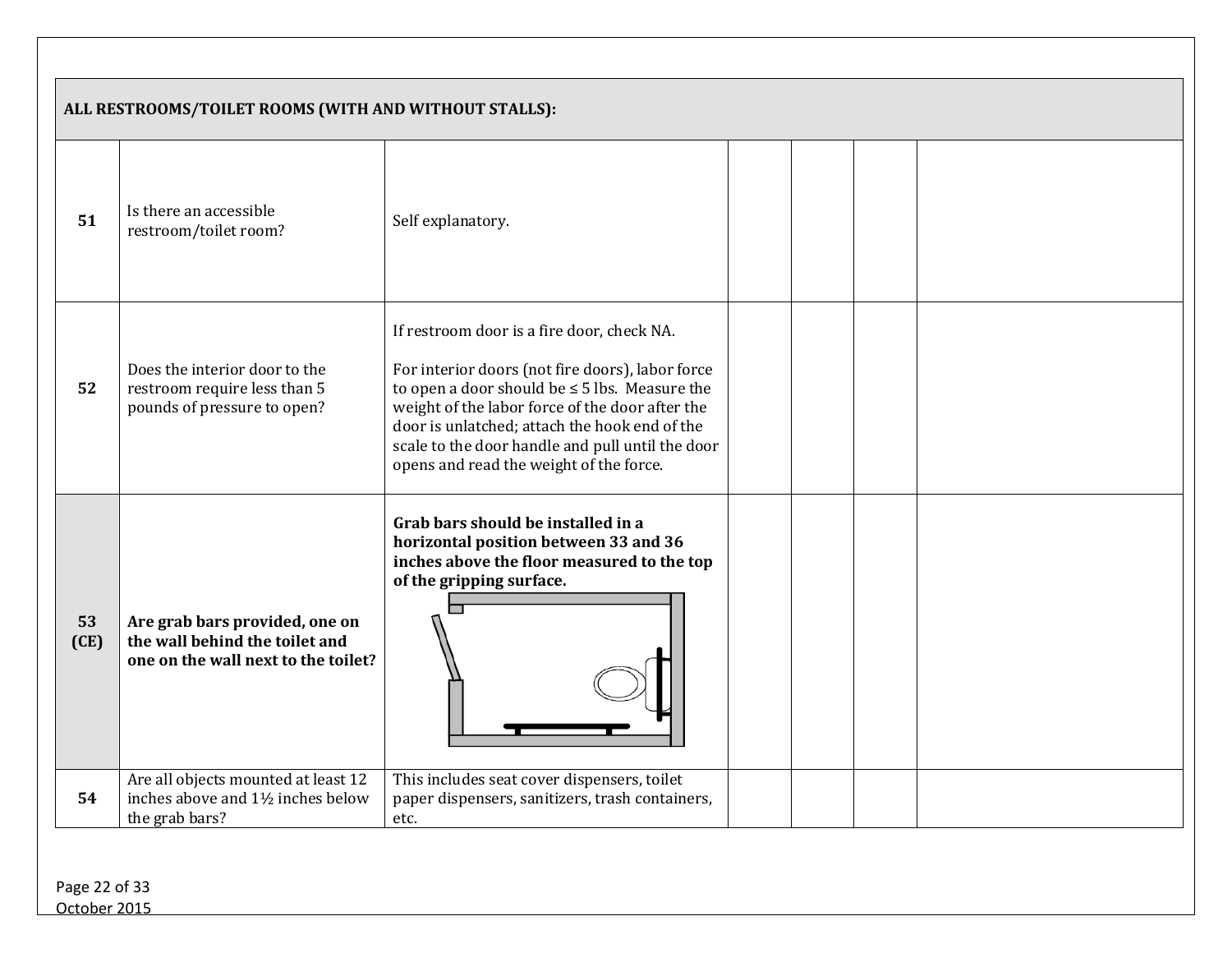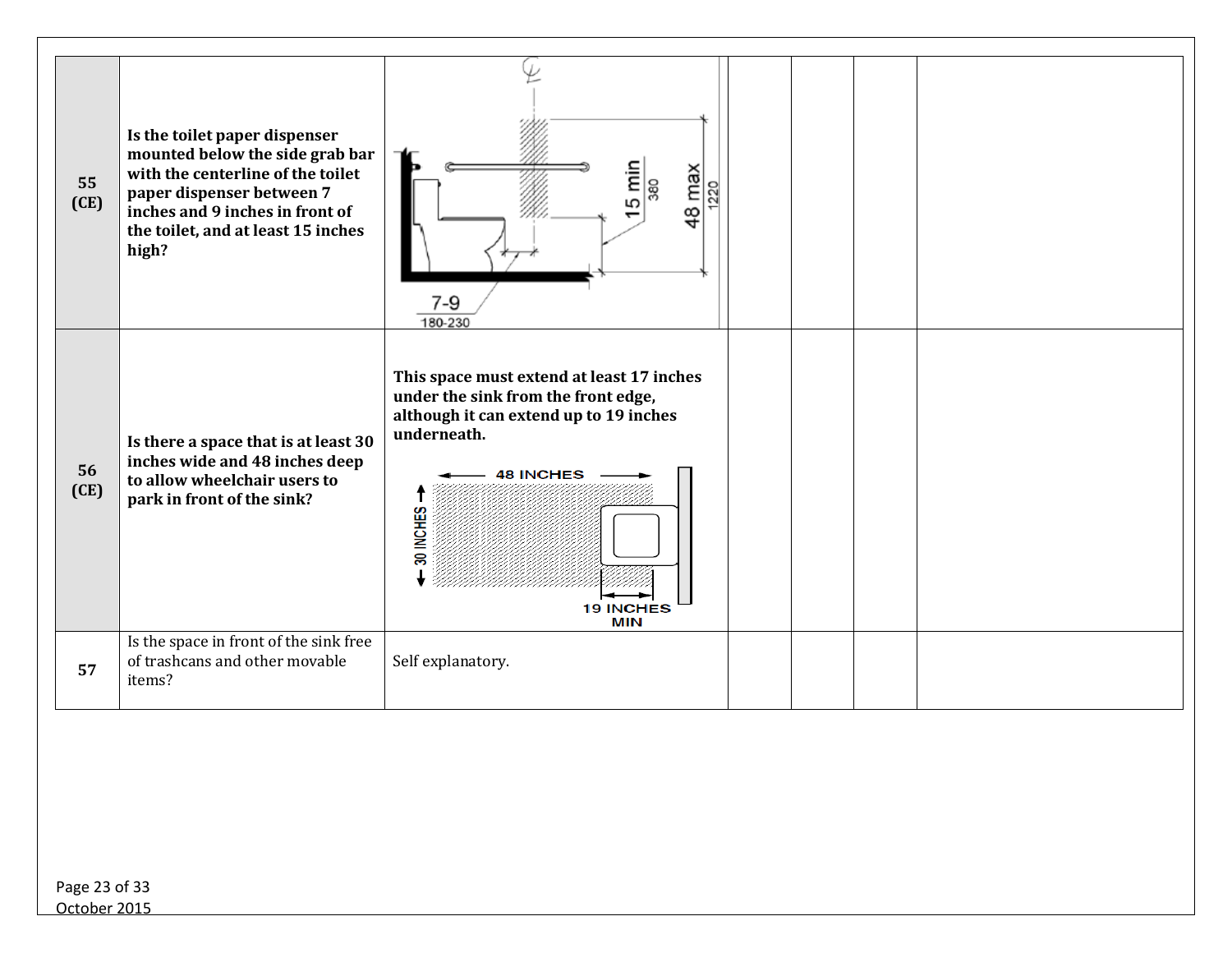| 58         | Are the pipes and water supply<br>lines under the sink wrapped with<br>a protective cover?                                            | <b>PROTECTIVE PIPE</b><br><b>COVERING</b><br>(INSULATION)                                            |
|------------|---------------------------------------------------------------------------------------------------------------------------------------|------------------------------------------------------------------------------------------------------|
| 59<br>(CE) | Are faucet handles operable with<br>one hand and without grasping,<br>pinching, or twisting? (Check Yes<br>if faucets are automatic.) | A knob handle would not be accessible.<br><b>LEVER HANDLES</b>                                       |
| 60         | Are all dispensers mounted no<br>higher than 40 inches from the<br>floor?                                                             | Included are soap dispensers, paper towel<br>dispensers, seat cover dispensers, hand<br>dryers, etc. |
| 61         | Are all dispensers (soap, paper<br>towel, etc.) operable with one hand<br>and without grasping, pinching, or<br>twisting?             | Self explanatory.                                                                                    |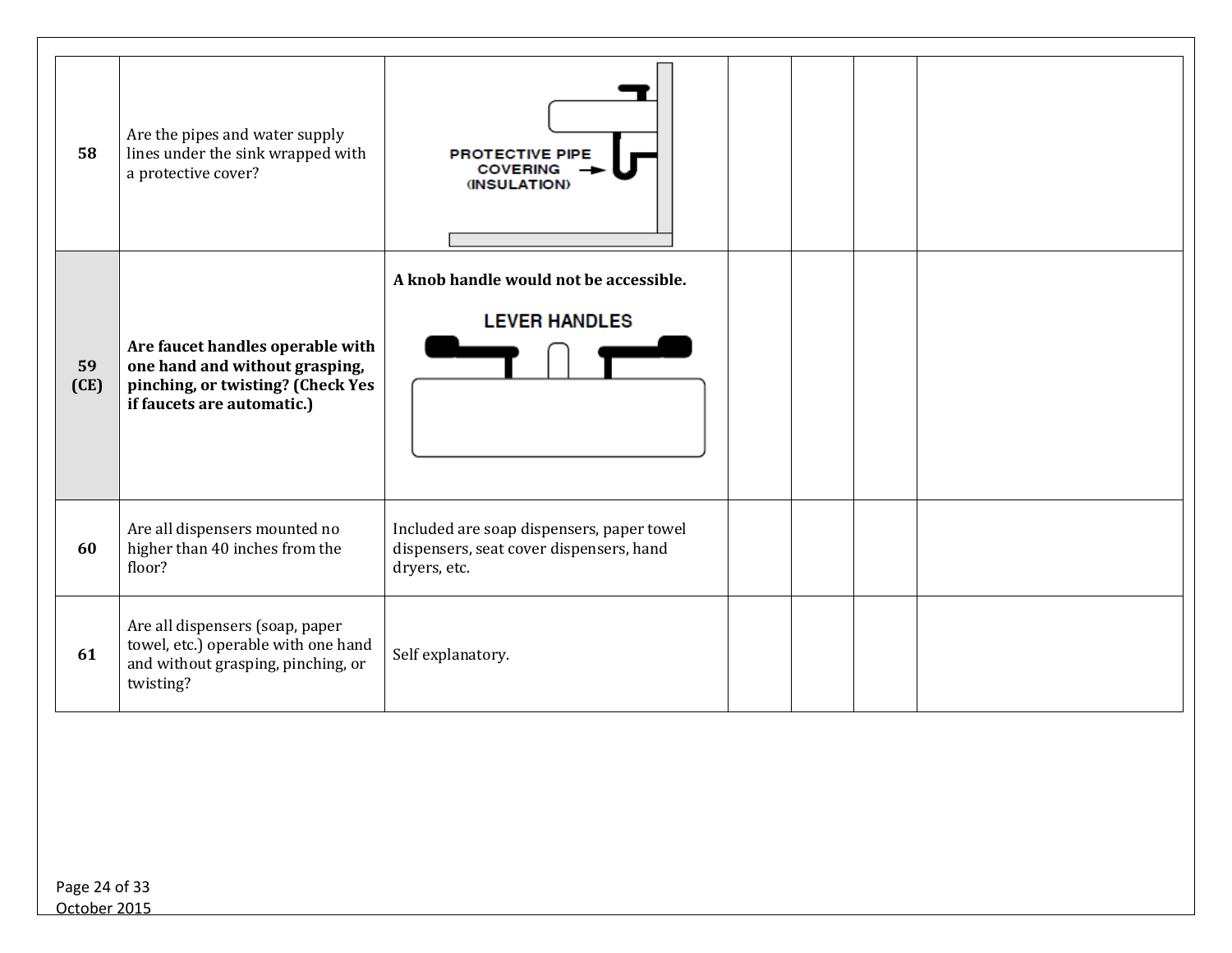| 62<br>(CE) | Do restroom doorways have a<br>minimum clear opening of 32<br>inches with the door open at 90<br>degrees, measured between the<br>face of the door and the opposite<br>stop? | <b>32 INCHES</b><br><b>MIN CLEAR</b><br><b>OPENING</b> |  |  |
|------------|------------------------------------------------------------------------------------------------------------------------------------------------------------------------------|--------------------------------------------------------|--|--|
| 63         | Is the space inside the restroom<br>clear, without trashcans, shelves,<br>equipment, chairs, and other<br>movable objects?                                                   | Self explanatory.                                      |  |  |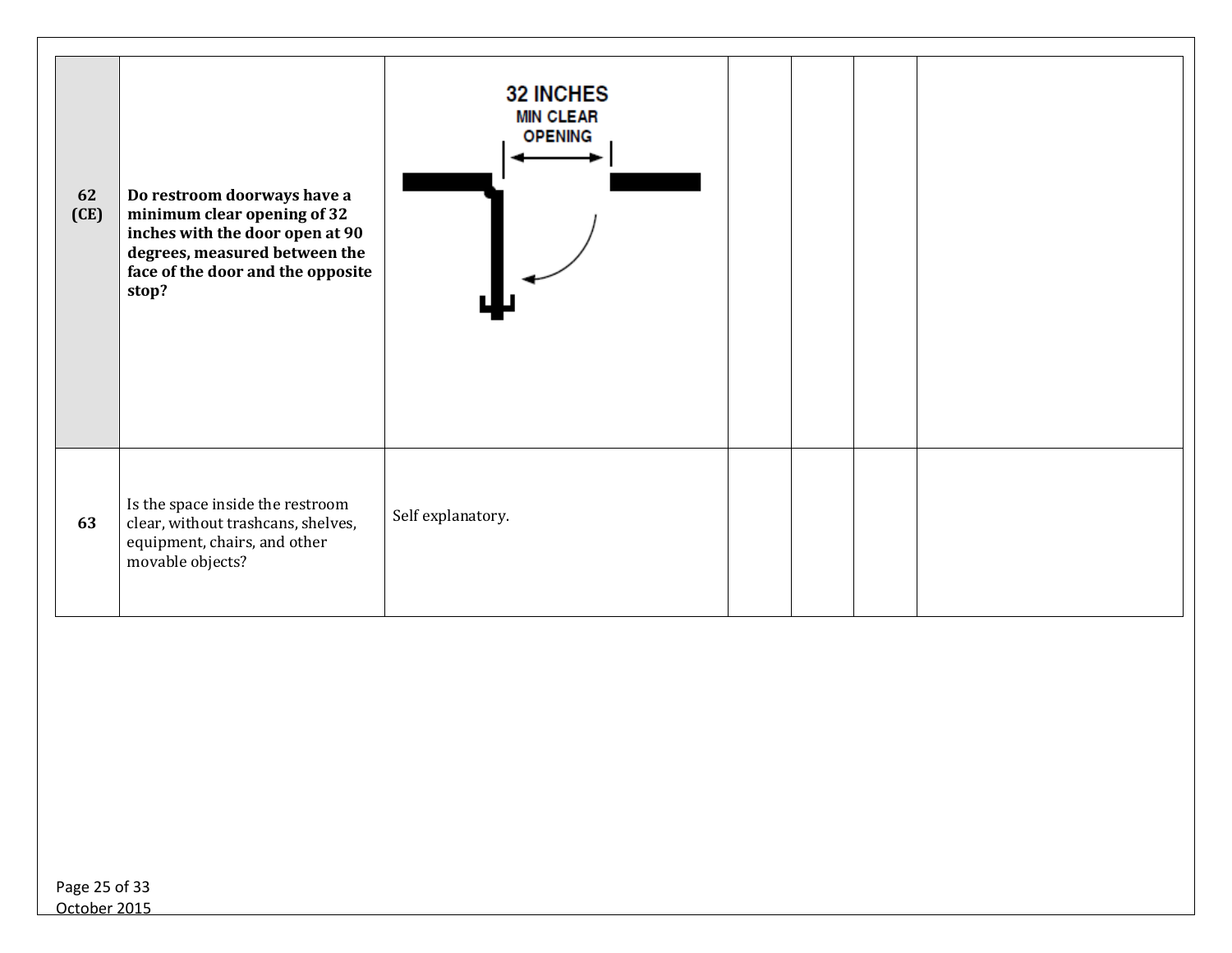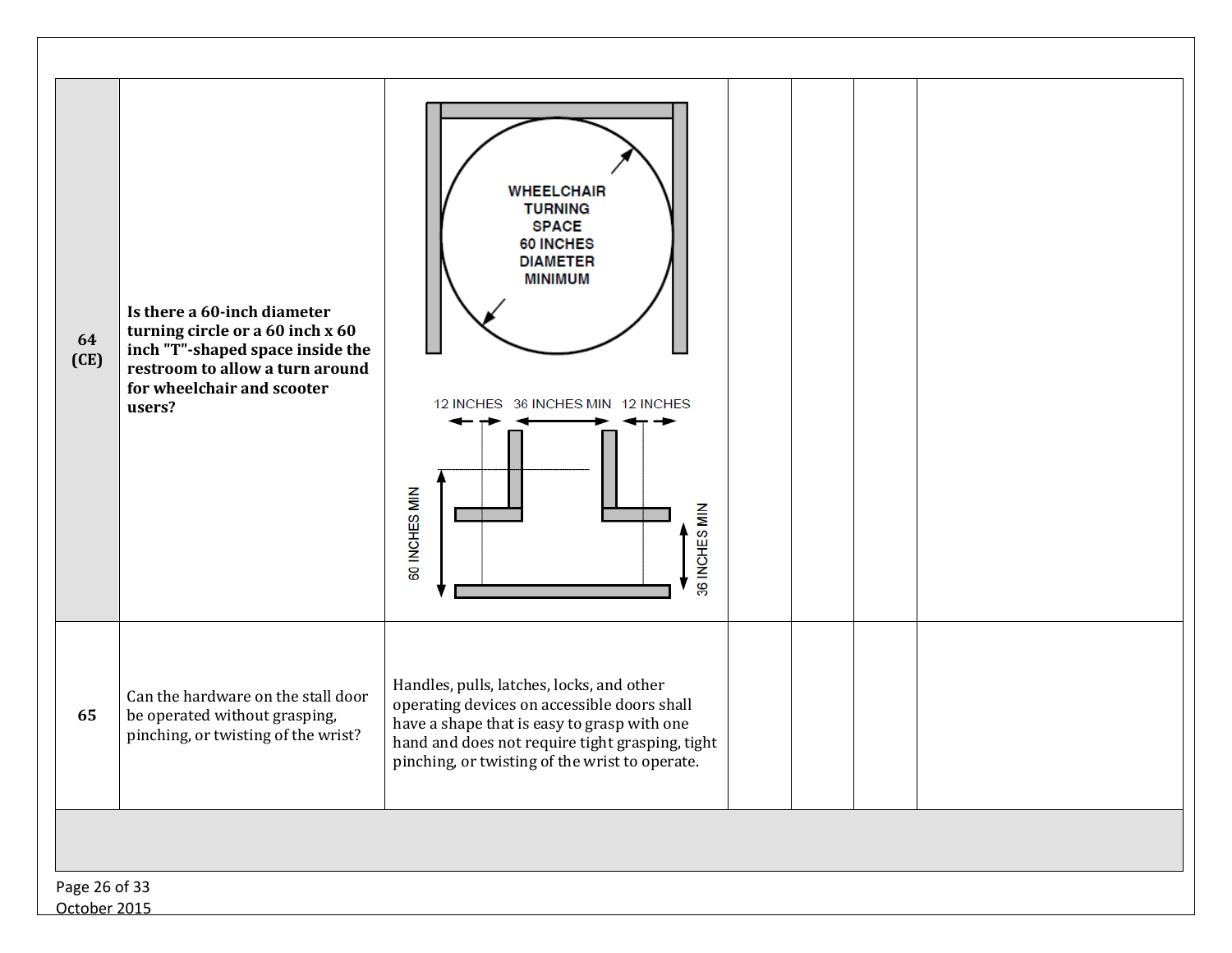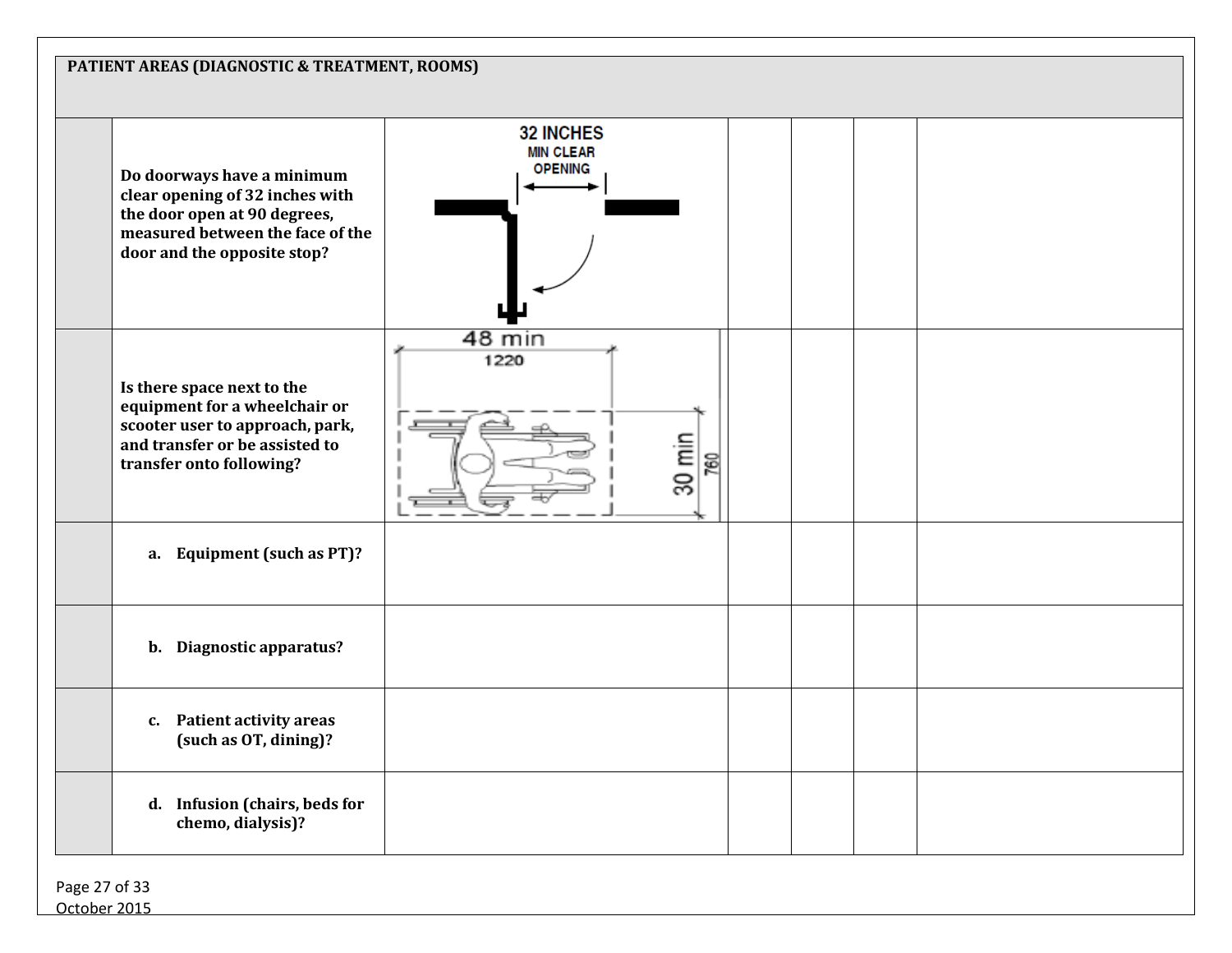| 68         | Patient Dressing Rooms are<br>accessible (all bullet points need to<br>be present)<br>Doorways are at least 32<br>inches<br>Turning Radius is 60x60<br>$\bullet$<br>inches<br>Seating 17-19 inches from<br>the floor<br>Grab bars<br>$\bullet$ | If there are reasonable alternative for dressing<br>room accommodations, this measure is met.                                                                                       |  |  |
|------------|------------------------------------------------------------------------------------------------------------------------------------------------------------------------------------------------------------------------------------------------|-------------------------------------------------------------------------------------------------------------------------------------------------------------------------------------|--|--|
| 69         | In the diagnostic/treatment area, is<br>there a 60 inch diameter turning<br>circle or a 60 inch x 60 inch "T"<br>shaped space so that a wheelchair or<br>scooter user can make a 180° turn?                                                    | <b>WHEELCHAIR</b><br><b>TURNING</b><br><b>SPACE</b><br><b>60 INCHES</b><br><b>DIAMETER</b><br><b>MINIMUM</b><br>12 INCHES 36 INCHES MIN 12 INCHES<br>60 INCHES MIN<br>36 INCHES MIN |  |  |
| 70<br>(CE) | If any diagnostic equipment or<br>treatment tables/chairs are used, is<br>there a patient pre-assessment<br>process (i.e. phone, prior to<br>appointment) to verify that the<br>necessary services can be<br>provided?                         | Self explanatory.                                                                                                                                                                   |  |  |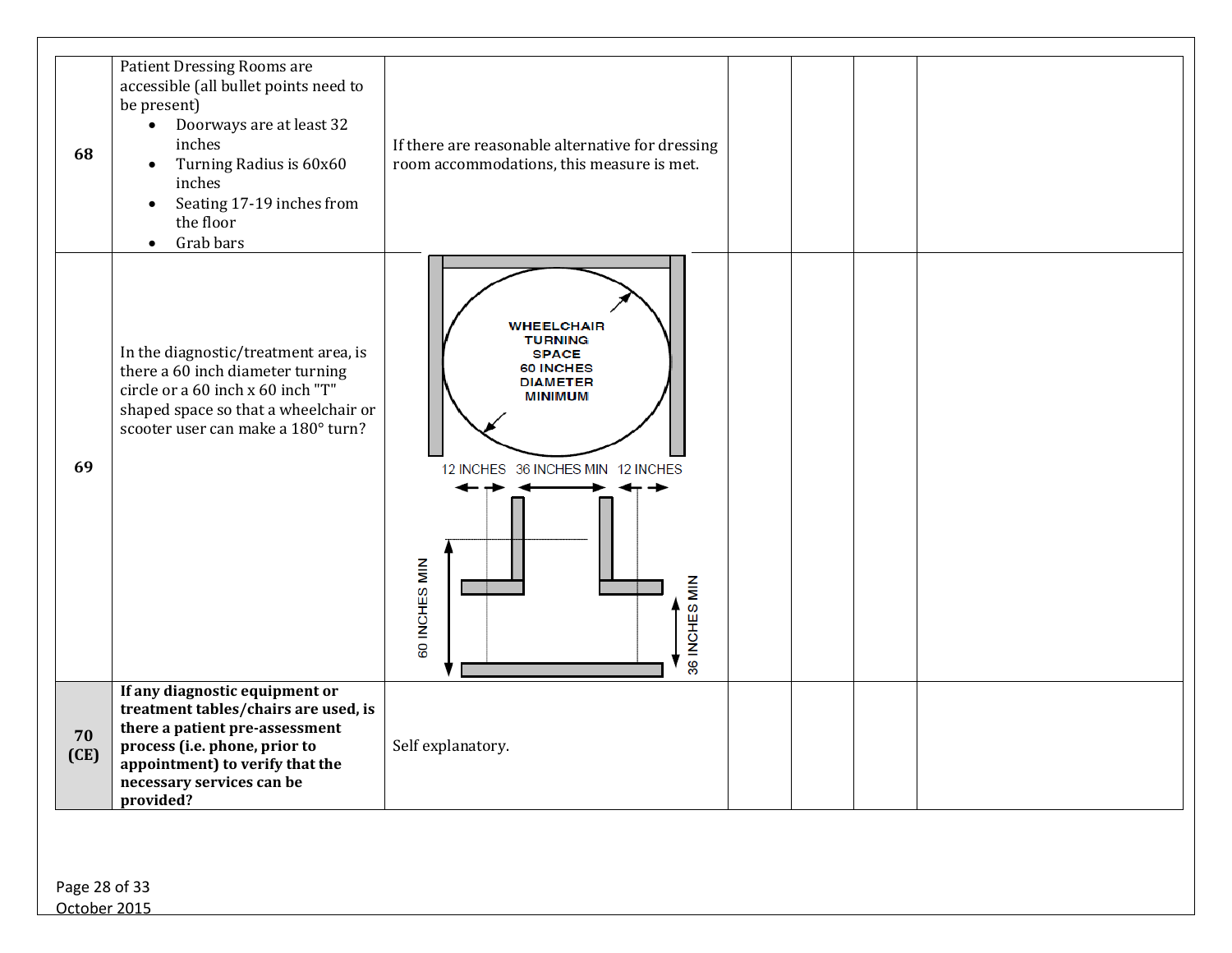| 71                            | Does the Diagnostic Table have a<br>weight limit?                                                                                                          | Document weight limit:<br>$\hfill \Box \; {\bf MRI} \; \underline{\hspace{1cm}}$<br>$\Box C T \underline{\hspace{2cm}} \underline{\hspace{2cm}}$<br>$\hfill \Box\,\mathrm{PET}\xspace=\xrightarrow{\hspace*{1.5cm}} \qquad \qquad \Box\,\Box$<br>□ Bone Density/Dexascan __________<br>□ Ultrasound ____________<br>Nuclear Medicine_____________<br>$\begin{tabular}{ c c c c } \hline \quad \quad & \quad \quad & \quad \quad & \quad \quad \\ \hline \quad \quad & \quad \quad & \quad \quad & \quad \quad \\ \hline \end{tabular}$ |  |  |
|-------------------------------|------------------------------------------------------------------------------------------------------------------------------------------------------------|----------------------------------------------------------------------------------------------------------------------------------------------------------------------------------------------------------------------------------------------------------------------------------------------------------------------------------------------------------------------------------------------------------------------------------------------------------------------------------------------------------------------------------------|--|--|
| 72<br>(T)                     | Is there height adjustable<br>equipment (chairs and tables)<br>that lowers between 17 inches<br>and 19 inches from the floor to<br>the top of the cushion? | Score each appropriate equipment that do or<br>do not lower 17 to 19 inches from the floor to<br>the top of the cushion:                                                                                                                                                                                                                                                                                                                                                                                                               |  |  |
|                               | a. MRI                                                                                                                                                     |                                                                                                                                                                                                                                                                                                                                                                                                                                                                                                                                        |  |  |
|                               | b. CT                                                                                                                                                      |                                                                                                                                                                                                                                                                                                                                                                                                                                                                                                                                        |  |  |
|                               | c. Fluoroscopy                                                                                                                                             |                                                                                                                                                                                                                                                                                                                                                                                                                                                                                                                                        |  |  |
|                               | d. PET                                                                                                                                                     |                                                                                                                                                                                                                                                                                                                                                                                                                                                                                                                                        |  |  |
|                               | e. Bone Density/Dexascan                                                                                                                                   |                                                                                                                                                                                                                                                                                                                                                                                                                                                                                                                                        |  |  |
|                               | f. Ultrasound                                                                                                                                              |                                                                                                                                                                                                                                                                                                                                                                                                                                                                                                                                        |  |  |
|                               | <b>Nuclear Medicine</b><br>g.                                                                                                                              |                                                                                                                                                                                                                                                                                                                                                                                                                                                                                                                                        |  |  |
|                               | h. Xray                                                                                                                                                    |                                                                                                                                                                                                                                                                                                                                                                                                                                                                                                                                        |  |  |
|                               | i. Physical Therapy Table                                                                                                                                  |                                                                                                                                                                                                                                                                                                                                                                                                                                                                                                                                        |  |  |
|                               | j. Dialysis Chair                                                                                                                                          |                                                                                                                                                                                                                                                                                                                                                                                                                                                                                                                                        |  |  |
|                               | k. Other                                                                                                                                                   |                                                                                                                                                                                                                                                                                                                                                                                                                                                                                                                                        |  |  |
|                               | <b>Other</b><br>$\mathbf{l}$ .                                                                                                                             |                                                                                                                                                                                                                                                                                                                                                                                                                                                                                                                                        |  |  |
| 73<br>(T)                     | Mammography machine can<br>accommodate wheelchair users<br>with knee and foot clearance<br>under the breast plate allowing<br>technologist to take quality | The top of breast platform needs to go to 26<br>inches above the floor to accommodate an<br>individual seated in a wheelchair.                                                                                                                                                                                                                                                                                                                                                                                                         |  |  |
| Page 29 of 33<br>October 2015 |                                                                                                                                                            |                                                                                                                                                                                                                                                                                                                                                                                                                                                                                                                                        |  |  |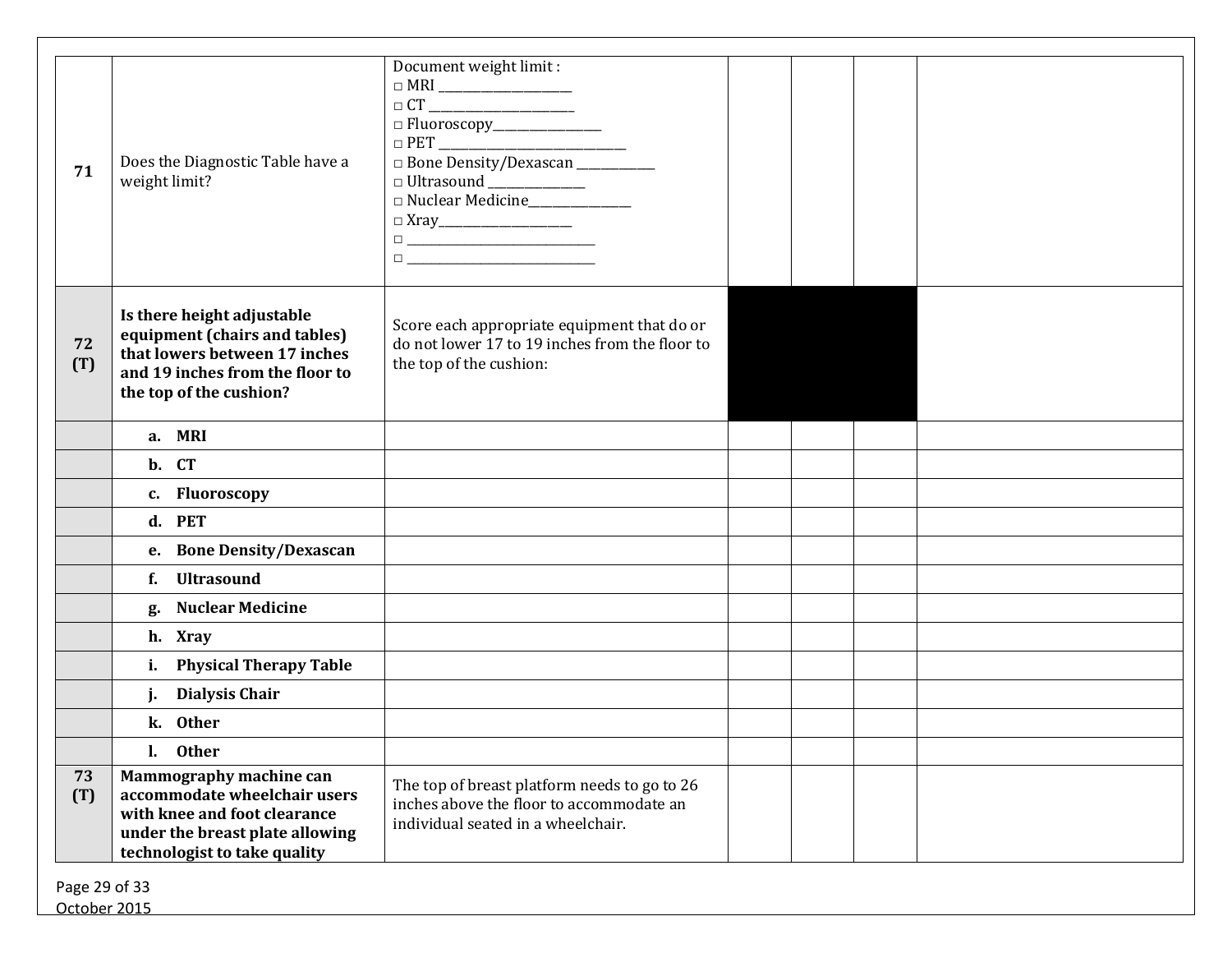|            | images.                                                                                                                                                           | <b>Positioning Supports</b><br>$\circ$<br>Knee and Toe<br><b>Breast</b><br>Clearance<br>Platform<br>Depths<br>Height<br>Toe<br>Height<br>Base<br>Support<br>Clear Floor Space/Allowable<br>Height<br><b>Base Support Profile</b> |  |  |
|------------|-------------------------------------------------------------------------------------------------------------------------------------------------------------------|----------------------------------------------------------------------------------------------------------------------------------------------------------------------------------------------------------------------------------|--|--|
| 74<br>(T)  | A Mammography chair is<br>available for patients who must<br>be seated. Example: persons with<br>balance difficulties, or cannot stand<br>for any length of time. | The chair's footrests must accommodate and<br>ride over the base support.                                                                                                                                                        |  |  |
| 75         | Are transfer and positioning<br>supports available?                                                                                                               | Examples include:<br>Positioning supports while on the<br>$\bullet$<br>equipment as pillows, wedges,<br>strapping, transfer supports<br>Please list elements in comments.                                                        |  |  |
| 76<br>(CE) | Does staff provide patient<br>transfer assistance on and off of<br>equipment (this includes use of<br>lift equipment when needed).                                | <b>Self Explanatory</b>                                                                                                                                                                                                          |  |  |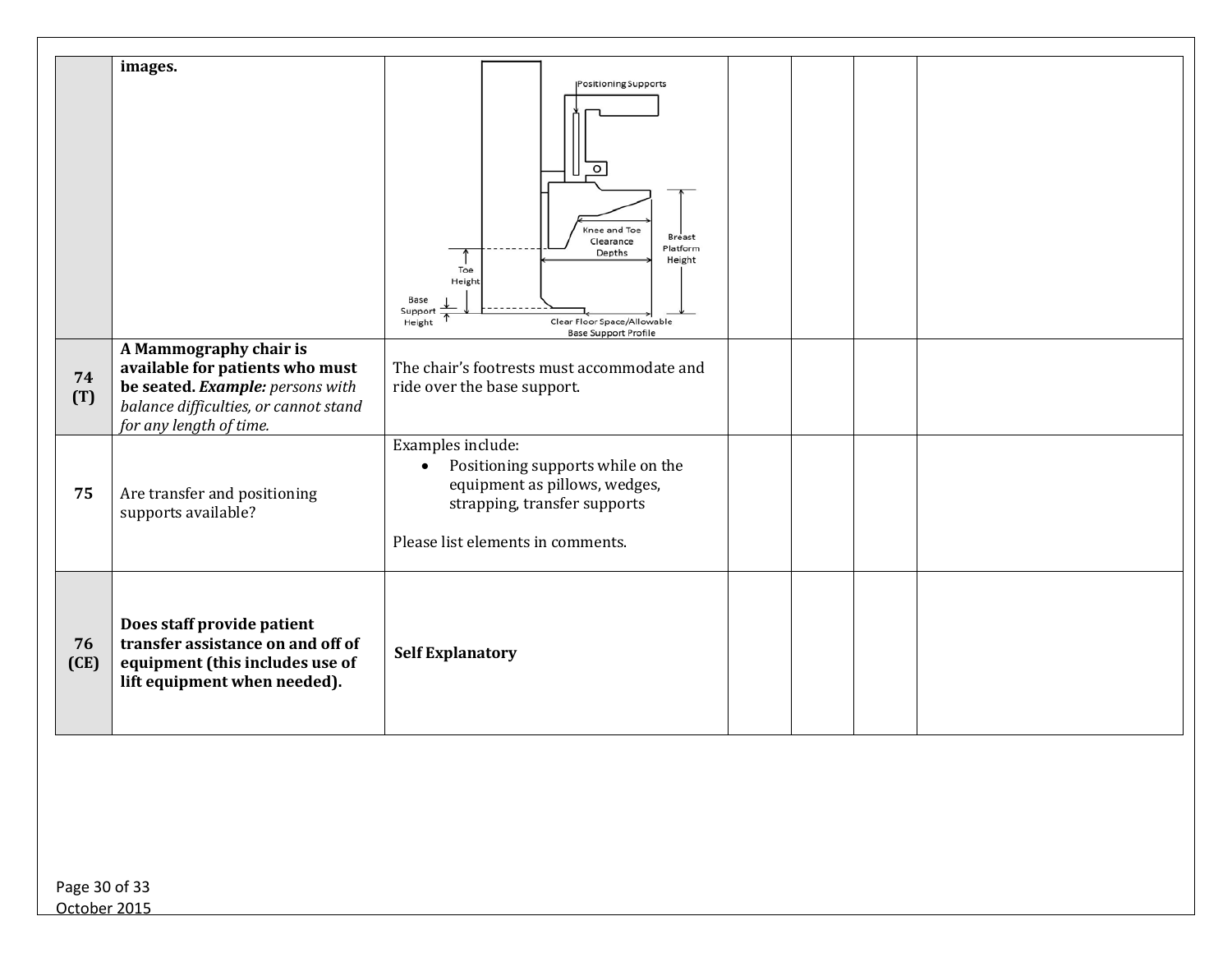| 77<br>(T)  | Is lift equipment available to<br>assist staff with transfers<br>(portable, overhead, or ceiling<br>mounted)? | <b>Self Explanatory</b> |  |  |
|------------|---------------------------------------------------------------------------------------------------------------|-------------------------|--|--|
| 78<br>(CE) | Is staff trained yearly on safe<br>transfer techniques?                                                       | Self explanatory        |  |  |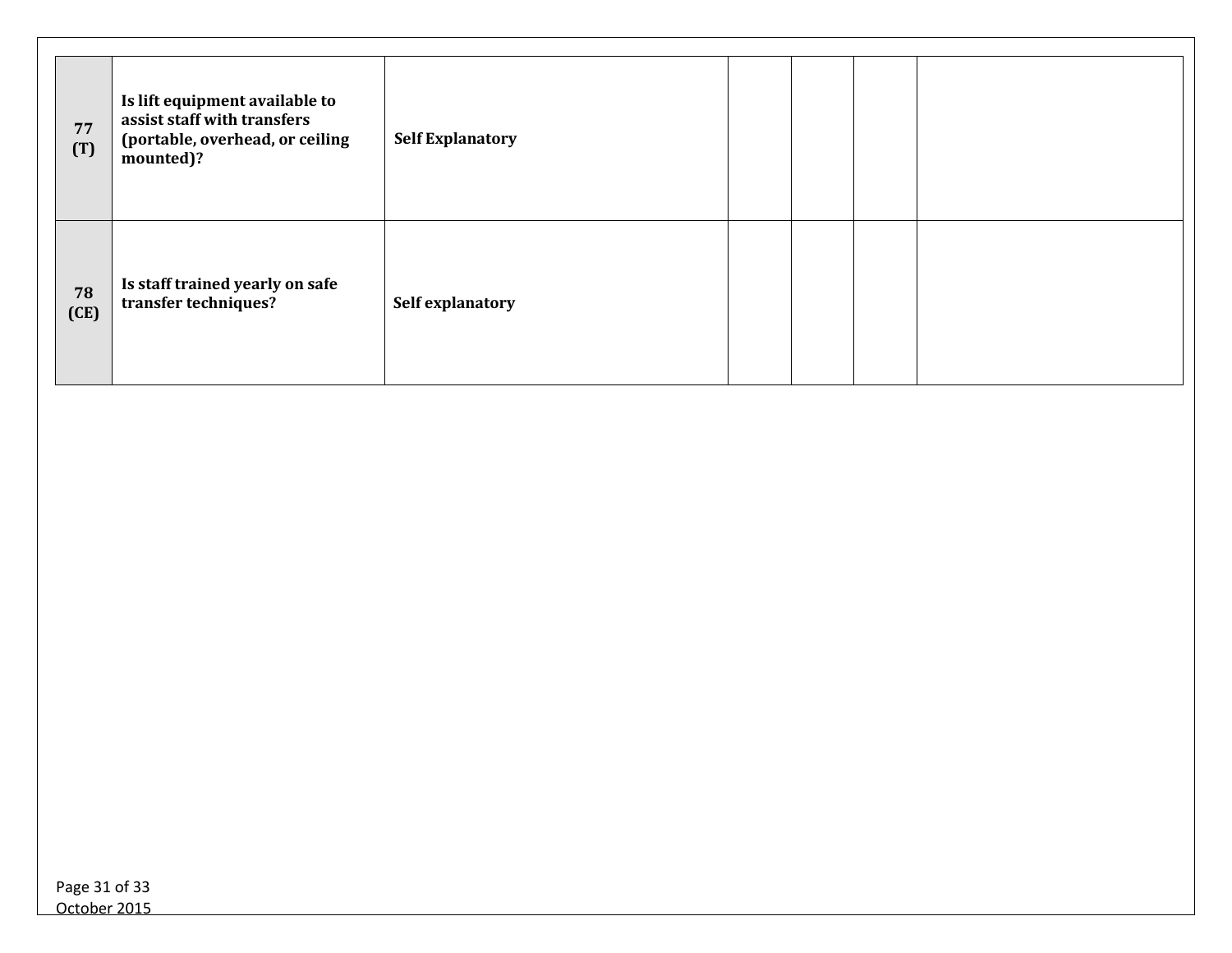|           | <b>WEIGHT MEASUREMENT</b>                                                                                                                                                                                                           |                                                                                                                                                                                                                               |  |  |  |  |
|-----------|-------------------------------------------------------------------------------------------------------------------------------------------------------------------------------------------------------------------------------------|-------------------------------------------------------------------------------------------------------------------------------------------------------------------------------------------------------------------------------|--|--|--|--|
| 79        | Are patients normally weighed at<br>this provider site?                                                                                                                                                                             | Self explanatory                                                                                                                                                                                                              |  |  |  |  |
| 80<br>(T) | Is a weight scale available that<br>can be used by a wheelchair or<br>scooter user, obese patients<br>whose weight exceeds the weight<br>limits for standard scales, and for<br>patients that cannot step onto a<br>standard scale? | Accessible scale platform dimensions-should<br>be a minimum of 32x 36 inches                                                                                                                                                  |  |  |  |  |
| 81<br>(T) | If there is no accessible scale, are<br>other methods to weigh the<br>patient in place?                                                                                                                                             | Examples of other methods to weigh the<br>patient are: weight scales integrated into<br>examination tables, chairs, stretchers, and<br>lifts, or an accessible scale located in a nearby<br>office, within the same building. |  |  |  |  |